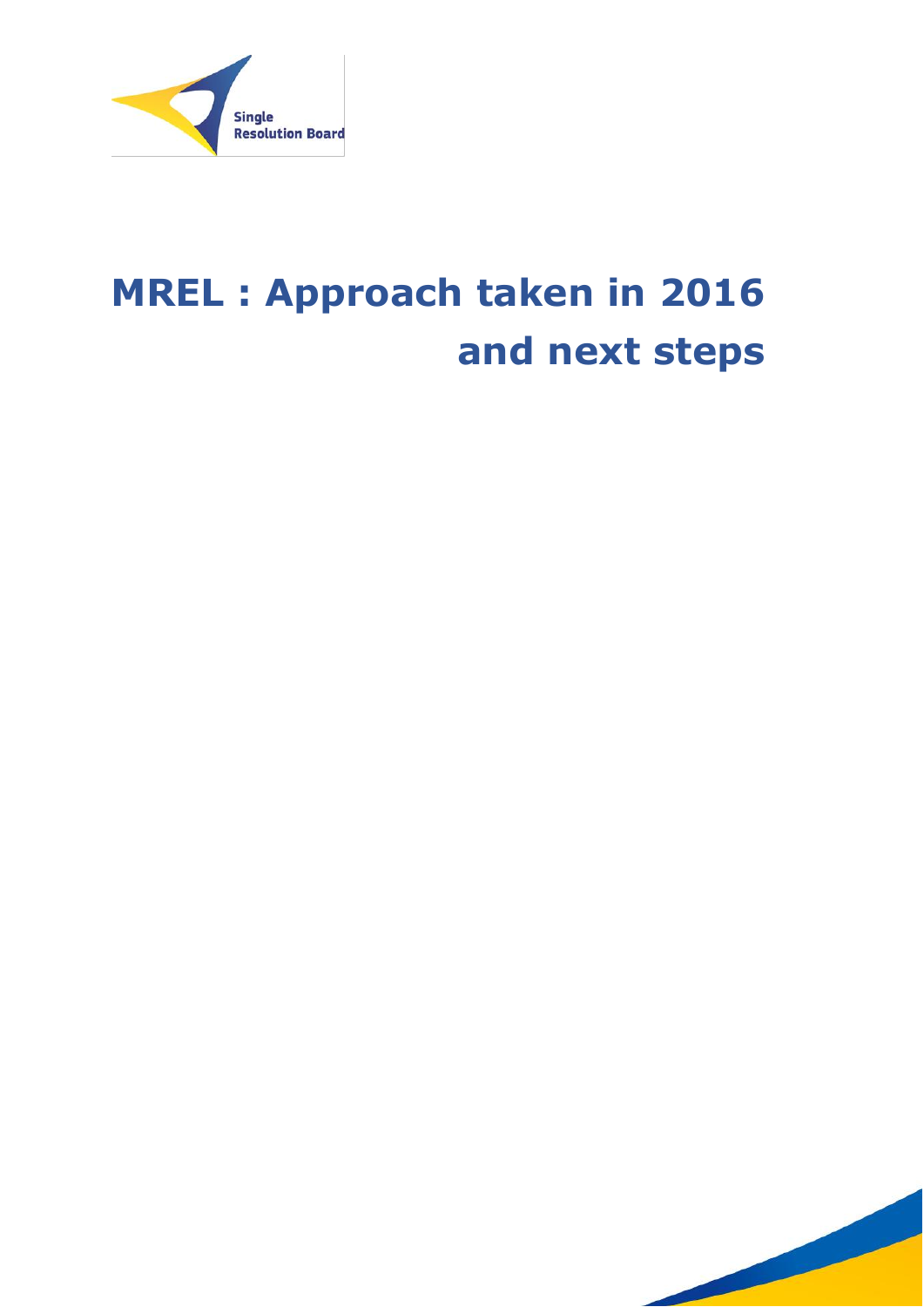

# **MREL : Approach taken in 2016 and next steps**

**Keywords**: MREL, TLAC, SRB, SRM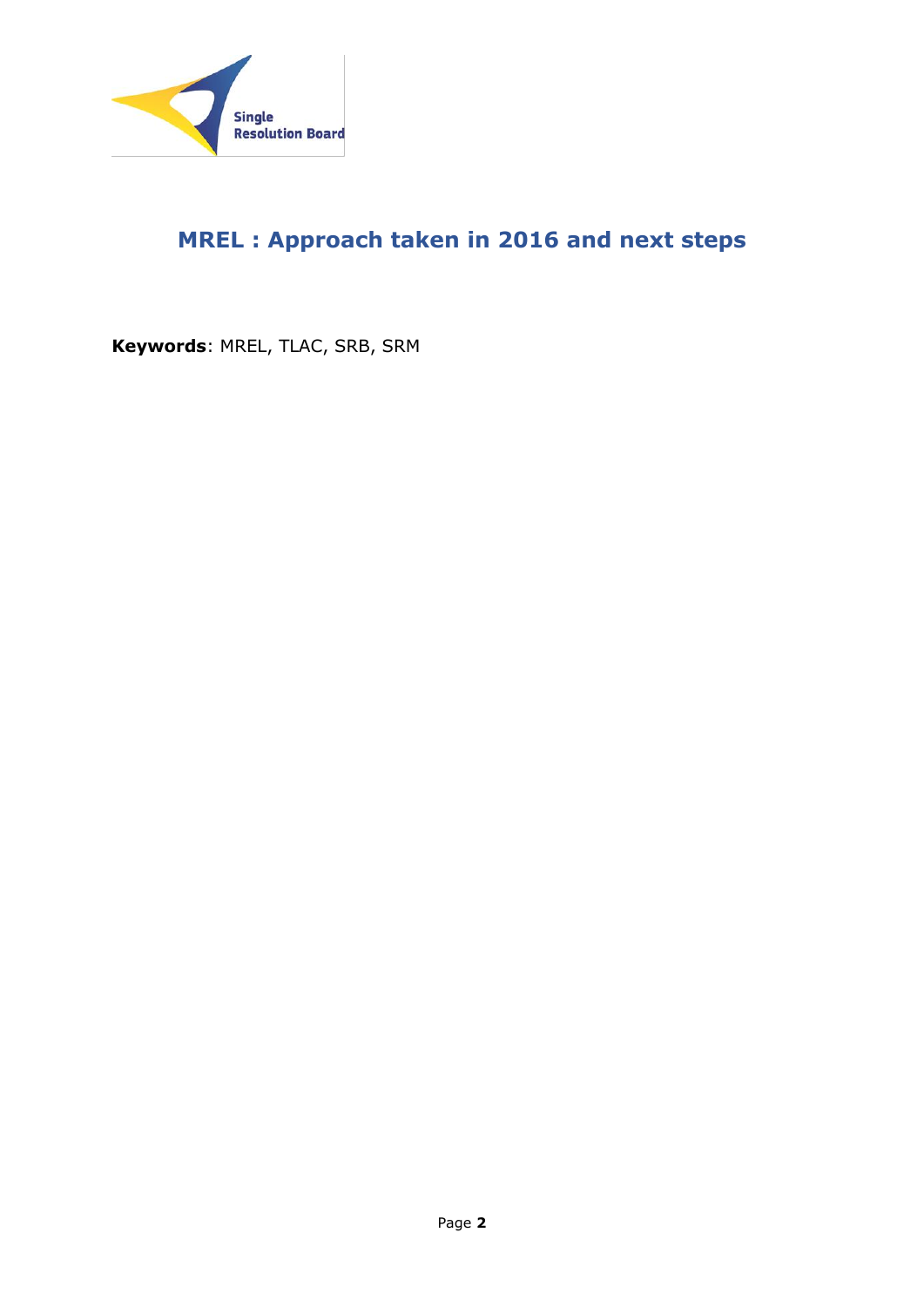

# <span id="page-2-0"></span>**EXECUTIVE SUMMARY**

## *Context*

- 1 The Single Resolution Board (SRB) is the resolution authority for participating Member States within the Banking Union (BU). It began operating as an independent European Union (EU) agency on 1 January 2015. The SRB assumed its full legal powers for resolution planning and resolution decisions on 1 January 2016. Its primary scope covers significant and cross-border banking groups established in the BU.
- 2 The Bank Recovery and Resolution Directive (BRRD), which has been transposed in all participating Member States, requires banks to meet a minimum requirement for own funds and eligible liabilities (MREL) so as to be able to absorb losses and restore their capital position, allowing banks to continuously perform their critical economic functions during and after a crisis.
- 3 To achieve this outcome, the SRB, together with the BU national resolution authorities (NRAs), has started to develop its MREL approach in 2016. Its preliminary approach consisted of informative targets that sought to enable banks to prepare for their future MREL requirements.
- 4 The SRB determined that a final MREL methodology would not be available in 2016 for two main reasons. MREL is not a common regulatory standard but more a Pillar 2 instrument, driven by the risk and resolvability profiles of each institution. This means that developing a methodology covering all relevant aspects represents a considerable challenge given the wide range of banking groups in participating Member States. In addition, the current rules, only clarified in May 2016 when the European Commission (EC) adopted its Delegated Regulation (DR) on MREL<sup>1</sup>, are likely to change following the release of the EC's legislative proposal on Total Loss Absorbing Capacity (TLAC) and MREL<sup>2</sup> in November 2016. However, the SRB is committed to ensuring that it can resolve banks without significant negative impacts on financial stability, and so banks must therefore have a sufficient and adequate level of MREL.

# *Target level and location*

- 5 The SRB's informative MREL targets are based on the EC DR default formula:
	- i) a default loss absorbing amount (LAA) that consists of the higher of:

(a) the aggregate of a bank's minimum capital requirement (Pillar 1); its Pillar 2 requirement; and its fully-loaded combined buffer requirement (CBR); or

1

<sup>&</sup>lt;sup>1</sup> [Link](http://ec.europa.eu/finance/bank/docs/crisis-management/160523-delegated-regulation_en.pdf)

<sup>&</sup>lt;sup>2</sup> [Link](http://europa.eu/rapid/press-release_IP-16-3731_en.htm)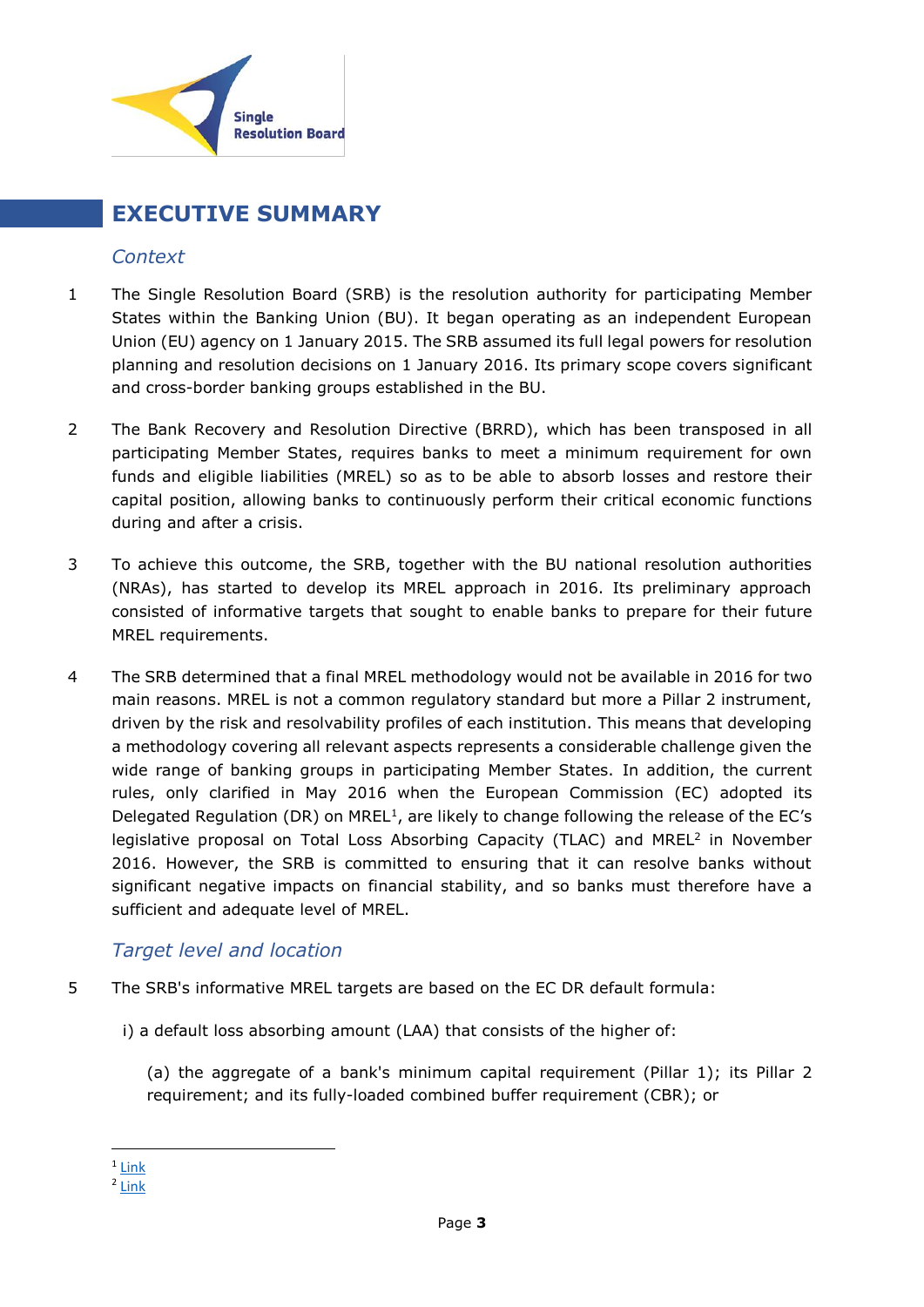

- (b) the amount that is required to meet the Basel 1 floor;
- ii) a recapitalization amount (RCA) that consists of the higher of:
	- (a) a bank's minimum capital requirement (Pillar 1) and Pillar 2 requirement; or
	- (b) an amount that is required to meet the Basel 1 floor.

They are complemented by a market confidence charge (MCC) set for 2016 at the level of the fully-loaded CBR less 125 basis points. The leverage ratio was not computed pending the introduction of a final binding requirement into EU law. The calibration of the MCC in 2016 does not set a precedent for the future, and took into account the approach adopted by other resolution authorities in the EU.

- 6 The 2016 informative MREL targets did not take into account any upward or downward adjustments. Changes permitted by the DR may reflect bank-specific features, such as the preferred resolution strategy, its business model, funding and risk profiles as well as the resolvability assessment and adjustments based on any potential contribution from deposit-guarantee schemes (DGS) or the exclusion of liabilities from bail-in.
- 7 The informative MREL targets for 2016 were set at consolidated level only and did not attempt to address at this stage the interplay between entities which form part of the same banking group, i.e. through internal MREL. Furthermore, informative targets have been assessed with bail-in as the main resolution tool in combination with a single-pointof-entry (SPE) strategy. The impact of other resolution tools or a multiple-point-of-entry (MPE) resolution strategy will be considered in 2017.
- 8 In addition to the DR formula, the SRB took into account an eight percent benchmark. The SRB considered that MREL should be set at a level sufficiently prudent to access, if necessary, financing arrangements like the Single Resolution Fund (SRF) in the BU. The SRB considered that an MREL level of at least eight percent of total liabilities and own funds (TLOF) would generally be required for all major banking groups within the BU.
- 9 Being informative, 2016's MREL targets were not shared within resolution colleges. The SRB will refine its methodology in 2017 to calculate binding consolidated targets taking into account resolution strategies and business models. These targets will be discussed within resolution colleges in the fourth quarter of 2017. It is expected that firms will comply with the binding targets at the end of an appropriate transition period. Failure to do so may result in banks being deemed unresolvable following relevant assessments in accordance with applicable legislation. MREL requirements at material entity level will also be defined late 2017/2018 for major banks and banks with resolution colleges.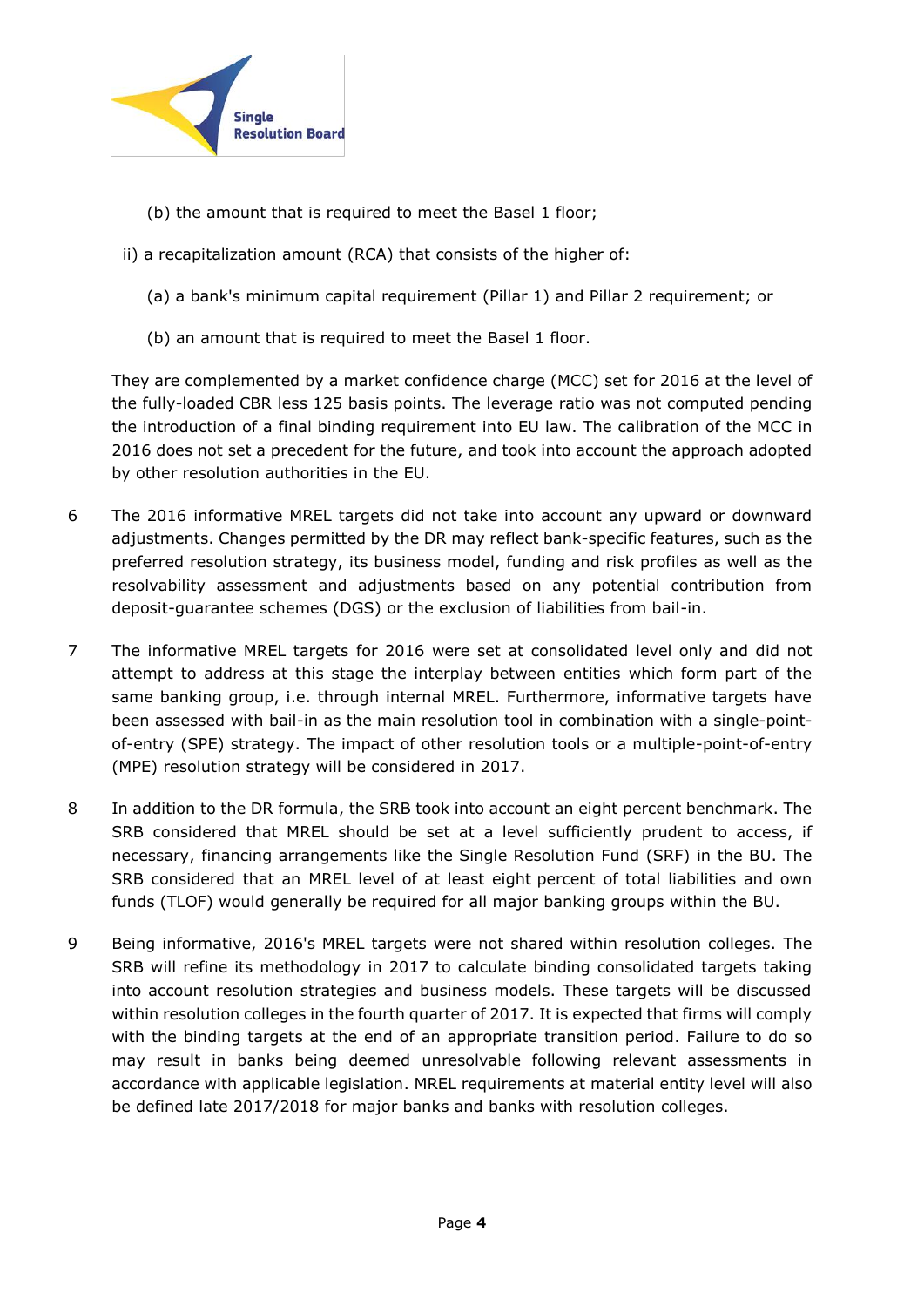

# *Quality and phase-in*

- 10 The calculation of a bank's available MREL-eligible liabilities in 2016 followed the criteria set out in the BRRD. In 2016, the SRB took a cautious approach to eligibility, excluding structured notes and highlighting the need for further assessment of liabilities issued by special purpose vehicles (SPVs), liabilities governed by the law of a country outside the EU and liabilities issued by entities incorporated outside the EU.
- 11 On the other hand, the SRB included uninsured and non-preferred term deposits with a minimum maturity of at least one year as they are eligible for bail-in under existing legislation. Nevertheless, further analysis of these liabilities is expected to take into account the risk that some of these liabilities might not be there anymore at the point of failure, based on guidance provided by EBA and evidence indicating that bailing in certain forms of deposits may raise concerns.
- 12 Other liabilities held by retail investors were considered as MREL-eligible if they met the eligibility criteria set out in the BRRD. The SRB cannot exclude retail exposures on the basis of the nature of the holder, even when the structure of the institution implies that its capital is owned by its customers. However, the SRB considers that in some cases holdings of instruments by retail investors may constitute an impediment to resolvability, as it may hamper achievement of the resolution objectives specified in the BRRD, especially if it damages a bank's franchise and the continuity of its critical functions.
- 13 With respect to subordination, the SRB considered that Global Systemically Important Institutions (G-SIIs) must meet, at a minimum, a subordination target equal to 13.5 percent of Risk Weighted Assets (RWAs) plus the CBR, assuming compliance with the TLAC standard by 2019. No detailed policy has been adopted yet regarding other systemic banks but the SRB has always considered subordinated instruments to be essential in limiting no-creditor-worse-off (NCWO) issues and ensuring the resolvability of banking groups beyond G-SIIs.

# *Going forward*

- 14 The SRB will develop its MREL policy in 2017 with a view to setting binding MREL targets for the most systemic banking groups in the BU. To this end, the SRB will remain closely involved in the ongoing European legislative process in respect of TLAC and MREL, while refining its MREL approach for 2017 and beyond.
- 15 The SRB intends to develop additional policies and methodologies in respect of MREL, based on existing legislation and other relevant regulatory developments. These will include the calibration of MREL targets, the assessment of eligibility criteria, including subordination, as well as MREL positioning within banking groups and appropriate transition periods for banks in the BU.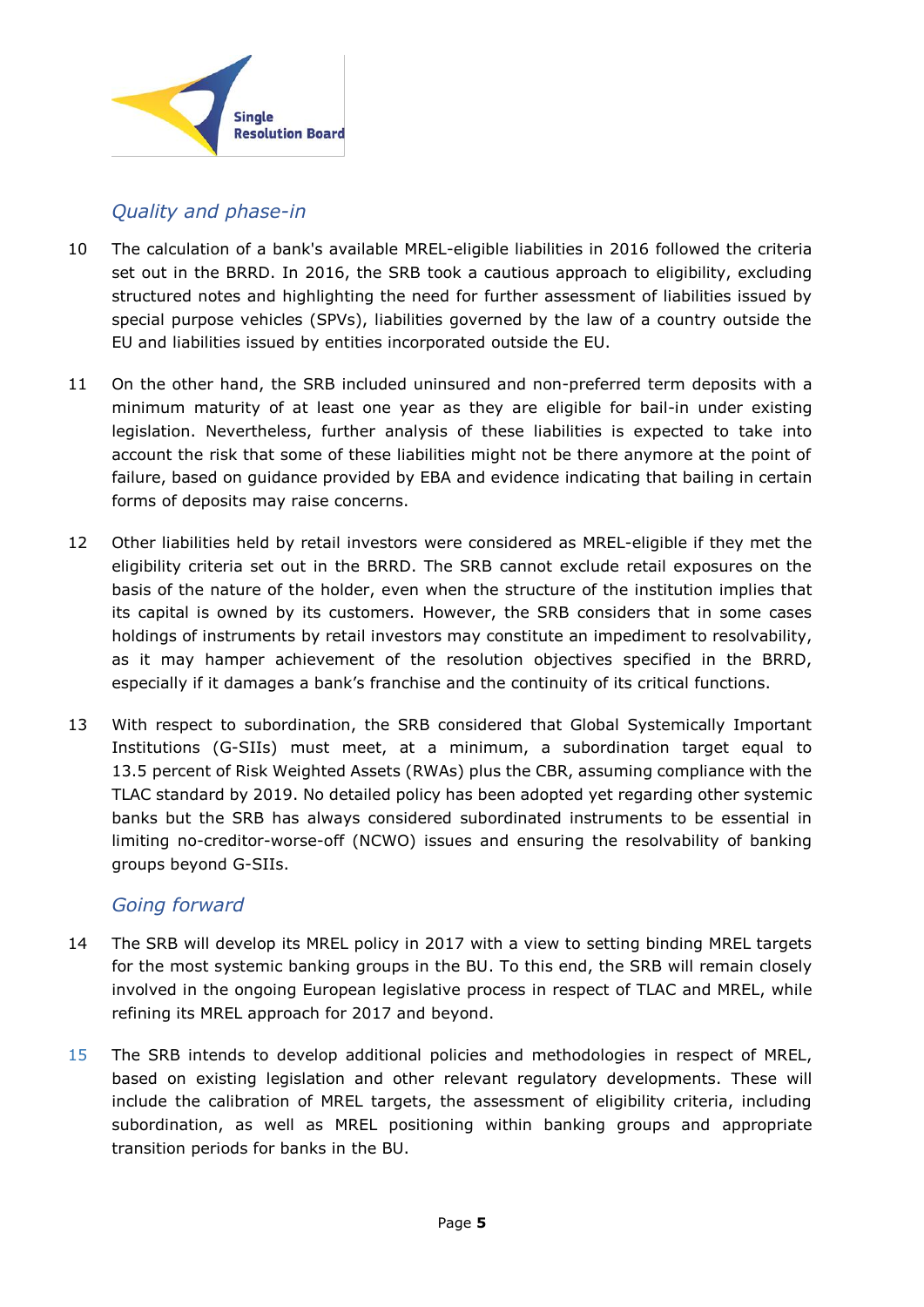

# **CONTENTS**

|  |                                                          | 3  |
|--|----------------------------------------------------------|----|
|  |                                                          |    |
|  |                                                          |    |
|  |                                                          | 11 |
|  |                                                          | 11 |
|  |                                                          | 13 |
|  |                                                          | 20 |
|  | GOING FORWARD: NEXT STEPS FOR 2017 AND BEYOND __________ | 24 |

# **LIST OF FIGURES**

Figure 1: The MREL journey in 2016 - Overview of the timeline Figure 2: SRB MREL approach in 2016 Figure 3: SRB approach for the Loss Absorption Amount in 2016 Figure 4: SRB approach for the Recapitalization Amount in 2016 Figure 5: SRB approach for the Market Confidence Charge in 2016

# **LIST OF BOXES**

- Box 1: The EBA report on MREL
- Box 2: MREL data collection within the SRM
- Box 3: The eight percent benchmark
- Box 4: Adjusting the Loss Absorption Amount
- Box 5: Adjusting the Recapitalization Amount
- Box 6: Adjusting the Market Confidence Charge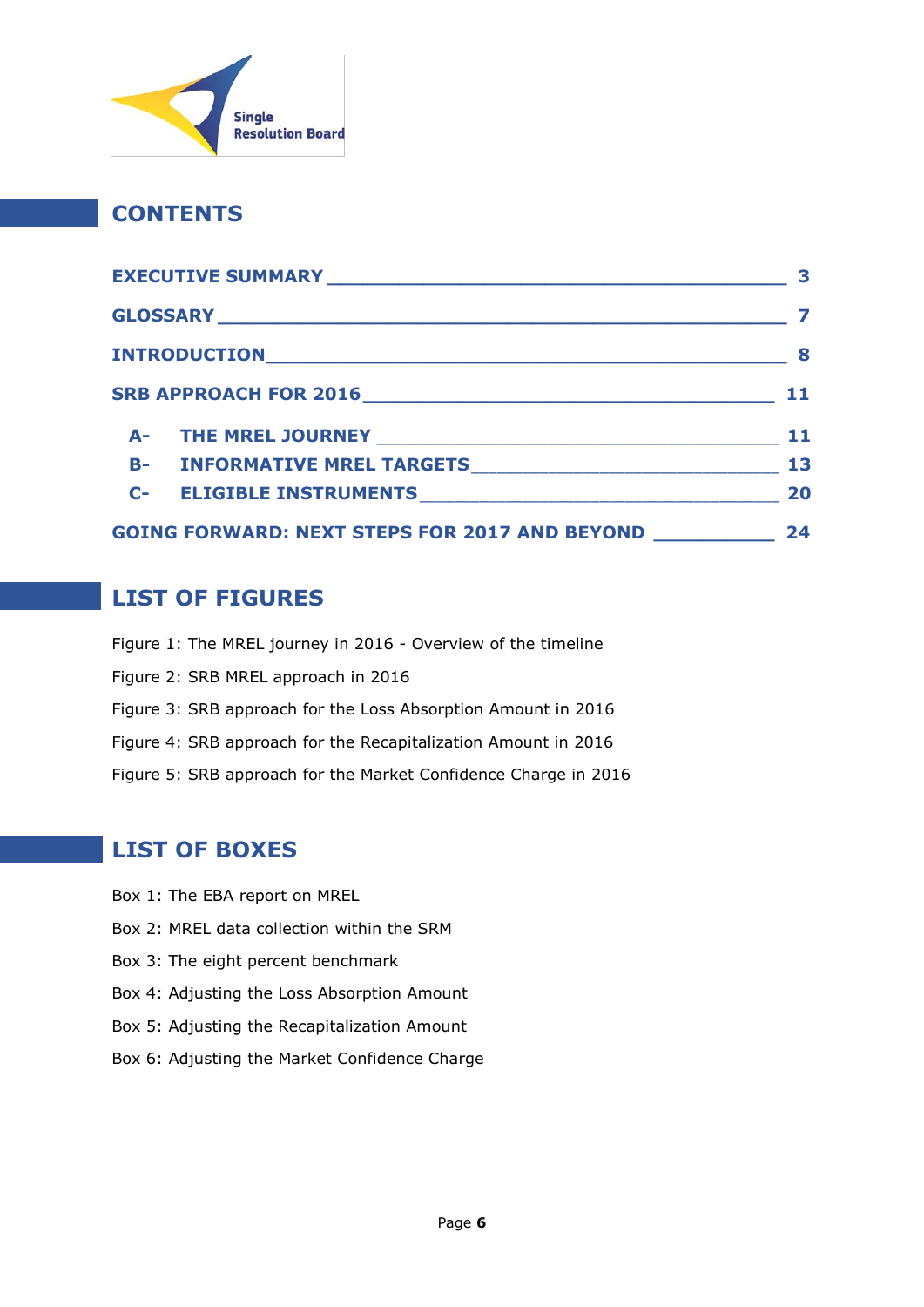

# <span id="page-6-0"></span>**GLOSSARY**

| Basel Committee on Banking Supervision                     |
|------------------------------------------------------------|
| Bank Recovery and Resolution Directive                     |
| <b>Banking Union</b>                                       |
| Combined Buffer Requirement                                |
| Capital Conservation Buffer                                |
| Common Equity Tier 1                                       |
| Capital Requirements Directive                             |
| Capital Requirements Regulation                            |
| Deposit-Guarantee Scheme                                   |
| Commission Delegated Regulation                            |
| European Banking Authority                                 |
| European Commission                                        |
| European Central Bank                                      |
| European Union                                             |
| Failing Or Likely To Fail                                  |
| <b>Financial Stability Board</b>                           |
| Global Systemically Important Bank (FSB)                   |
| Global Systemically Important Institution (EU)             |
| FSB Key Attributes                                         |
| Loss Absorption Amount                                     |
| Liability Data Template                                    |
| Market Confidence Charge                                   |
| Multiple Points of Entry                                   |
| Minimum Requirement for Own Funds and Eligible Liabilities |
| National Resolution Authority                              |
| Other Systematically Important Institution                 |
| Pillar 2 Guidance                                          |
| Pillar 2 Requirement                                       |
| Recapitalization Amount                                    |
| <b>Risk Weighted Assets</b>                                |
| Small and Medium sized Enterprise                          |
| Single Point of Entry                                      |
| Special Purpose Vehicle                                    |
| Single Resolution Board                                    |
| Supervisory Review and Evaluation Process                  |
| Single Resolution Fund                                     |
| Single Resolution Mechanism                                |
| Single Resolution Mechanism Regulation                     |
| <b>Total Loss Absorbing Capacity</b>                       |
| Total Liabilities and Own Funds                            |
|                                                            |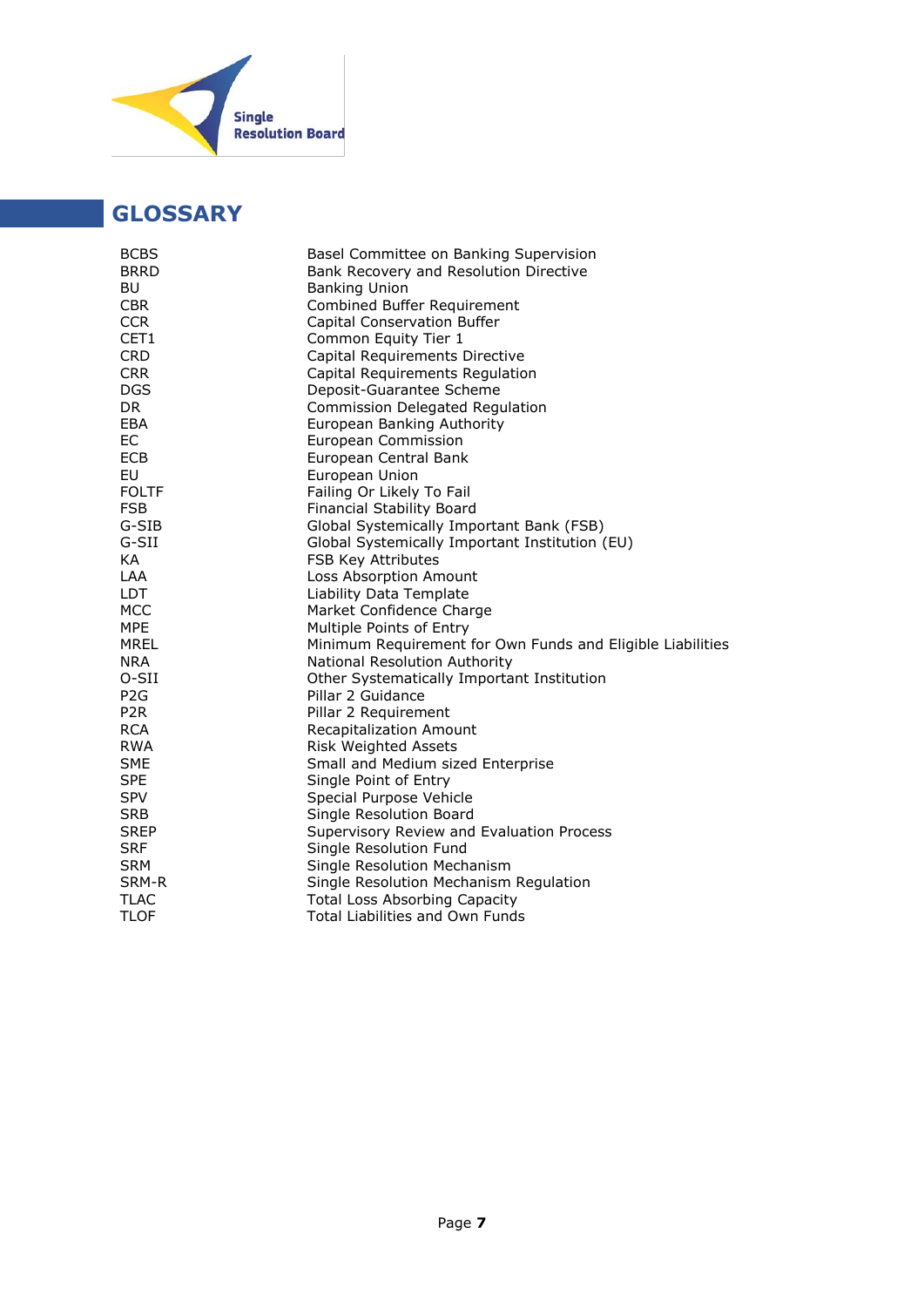

# <span id="page-7-0"></span>**INTRODUCTION**

- 16 **The recent financial crisis was unprecedented in its severity and revealed a lack of tools available to public authorities to impose losses on bank creditors.** The breadth of financial institutions affected by the crisis was exceptional, with a large number of banks bailed out with public funds as they were perceived to be "too big to fail". In the EU as a whole, 22 Member States provided aid to their financial sectors, and for some, more than fifty percent of the financial system received state support.<sup>3</sup>
- 17 **The crisis led to the development of new statutory regimes for resolution across the G20 and to the introduction of a new resolution mechanism, the bail-in tool.**  The Financial Stability Board (FSB) developed Key Attributes for effective resolution regimes for financial institutions<sup>4</sup> (KAs) that would allow public authorities to resolve financial institutions in an orderly manner without taxpayer support, while maintaining their critical economic functions. The new bail-in tool was introduced to allow authorities to write down the liabilities of a failing bank and/or convert them to equity should its failure pose a significant risk to financial stability.
- 18 **In the EU, the BRRD was adopted in May 2014 and incorporated the bail-in tool.**  The BRRD granted far-reaching powers to resolution authorities to allocate losses and recapitalization needs to a broad scope of creditors through the use of the bail-in tool, out of insolvency. Indeed, in the new regime, only covered deposits, secured liabilities, shortterm interbank borrowings, short-term liabilities owed to payment systems and other liabilities owed in respect of employees, taxes, social security obligations and deposit guarantee schemes, provided they are preferred under applicable national law, were explicitly excluded. Additional exclusions can be granted in exceptional circumstances, such as: i) the impossibility of bail-in within a reasonable timeframe; ii) the need to preserve critical functions and core business lines; iii) to avoid widespread contagion that can severely disrupt financial markets causing a serious disturbance to the economy of a Member State or of the Union; or iv) to avoid destruction of value such that losses borne by other creditors are greater than if the exclusion were applied.
- 19 **The BRRD also introduced a minimum requirement for own funds and eligible liabilities.** MREL shall ensure that banks at all times have enough capital and eligible liabilities to facilitate bail-in. It prevents a situation where either due to the funding mix of the bank (e.g. purely deposits or secured funding) or following the consequences of recovery actions ahead of resolution, the resolution authority is unable to apply resolution tools successfully. MREL is a minimum requirement that applies to all institutions, at solo and consolidated level, under a Pillar 2 approach. It is similar to the TLAC standard

 $\overline{a}$ 

<sup>&</sup>lt;sup>3</sup> State aid to European banks: returning to viability, European Commission, February 2015 [\(Link\)](http://ec.europa.eu/competition/publications/csb/csb2015_001_en.pdf)

 $4$  [Link](http://www.fsb.org/what-we-do/policy-development/effective-resolution-regimes-and-policies/key-attributes-of-effective-resolution-regimes-for-financial-institutions/)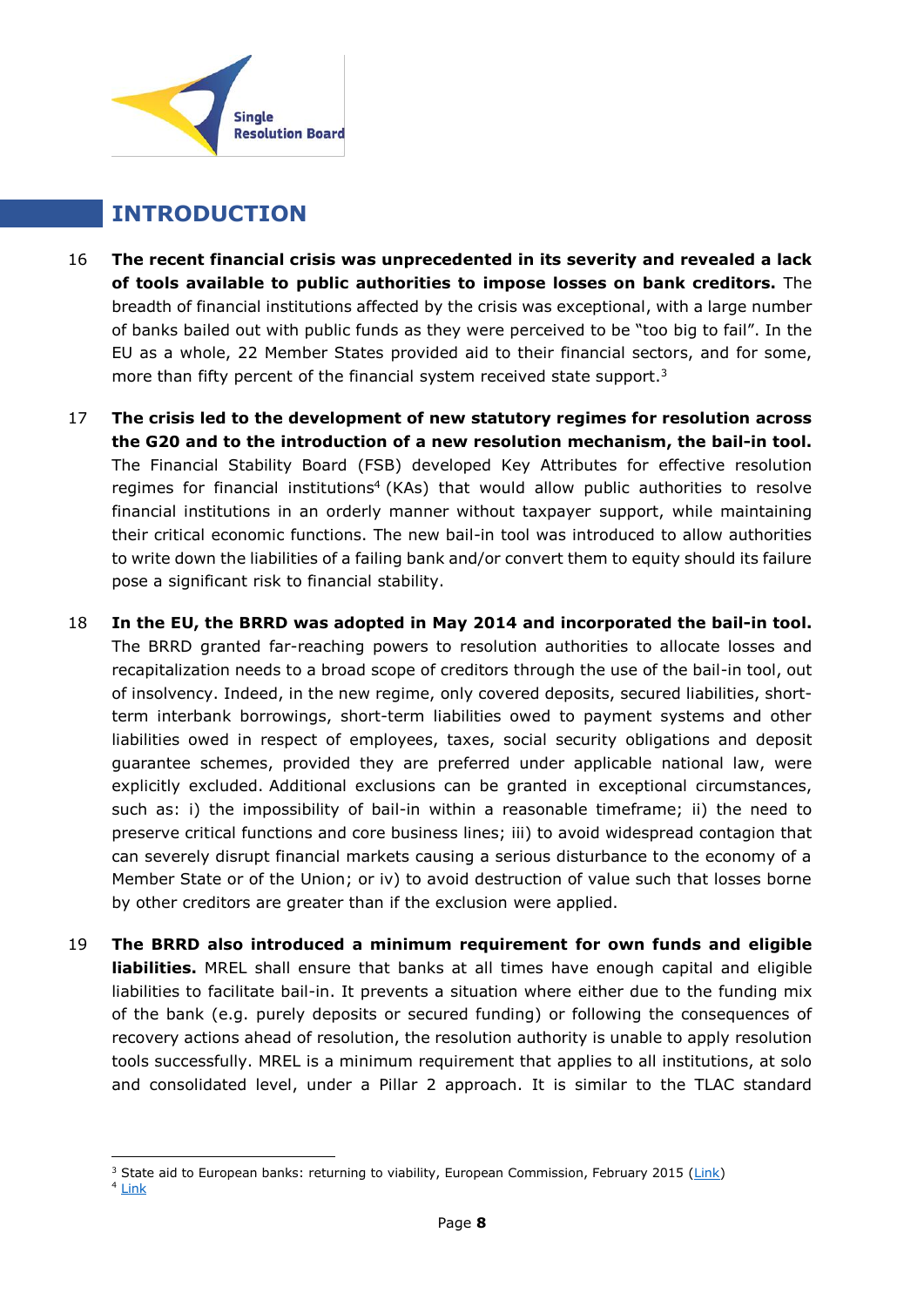

**.** 

developed under the aegis of the FSB for Global Systemically Important Banks (G-SIBs), referred to as G-SIIs in the EU.

- 20 **The Commission Delegated Regulation (DR) 2016/1450 of 23 May 2016 further specifies the calibration and composition of MREL.** It was adopted in accordance with article 45(2) of the BRRD, and based on the work conducted by the European Banking Authority (EBA). The DR is directly applicable and enforceable, thereby ensuring a high degree of harmonization in the determination of MREL throughout the EU. MREL is split into two components: i) a default LAA<sup>5</sup>, representing the quantum of losses an institution or group should be capable of absorbing; and ii) a RCA, defined as the amount necessary to implement a bank's resolution strategy, e.g. an amount necessary for the bank to continue to comply with the authorization requirements and to carry out its activities, while sustaining market confidence through an additional amount based on the CBR.
- 21 **The DR also introduces room for adjustments in order to tailor default amounts to bank-specific characteristics.** As such, the possibilities for adjusting the default LAA upwards or downwards are closely related to supervisory stress tests, resolvability assessment and the Supervisory Review and Evaluation Process (SREP). The DR also foresees downward adjustments to the RCA based on the preferred resolution strategy, the bank's business model, funding and risk profiles as well as its resolvability assessment. Also, the DR provides for peer group comparisons, specifically when setting the market confidence amount. This is to ensure that the capital position of an institution after resolution would be appropriate in comparison with the capital position of peer institutions. Finally, additional adjustments are possible to account for the contributions from DGS, a bank's size and systemic risk and the exclusions of liability from bail-in.
- 22 **At a global level, the FSB published the TLAC Term Sheet in November 2015.** Like MREL, the TLAC standard requires banks to hold a sufficient amount of loss absorbing (bail-inable) liabilities to ensure credible and successful resolution. However, it only applies to G-SIIs and is set as a Pillar 1 requirement at a fixed amount of minimum 16 percent of RWAs as of January 2019 and 18 percent as of January 2022 (or 6 percent and 6.75 percent of the leverage ratio exposure, respectively). The TLAC term sheet also allows resolution authorities to apply additional firm-specific requirements (i.e. a Pillar 2 component above the common minimum TLAC) if they determine that this is necessary and appropriate to implement an orderly resolution, minimise the impact on financial stability, ensure the continuity of critical functions or avoid exposing public funds to loss with a high degree of confidence.
- 23 **Several international regulatory developments are also relevant, to the extent they will indirectly impact TLAC and MREL.** Indeed, the FSB continues to provide

<sup>5</sup> The default LAA is defined as the higher of: (i) the sum of a bank's Pillar 1 own funds requirement (art. 92 of the CRR); any Pillar 2 requirement (art. 104(1) of the CRD) and any applicable combined buffer requirement (art. 128(6) of the CRD); (ii) the amount necessary to comply with the bank's Basel 1 floor (art. 500 of the CRR); or (iii) the amount required by any applicable leverage ratio.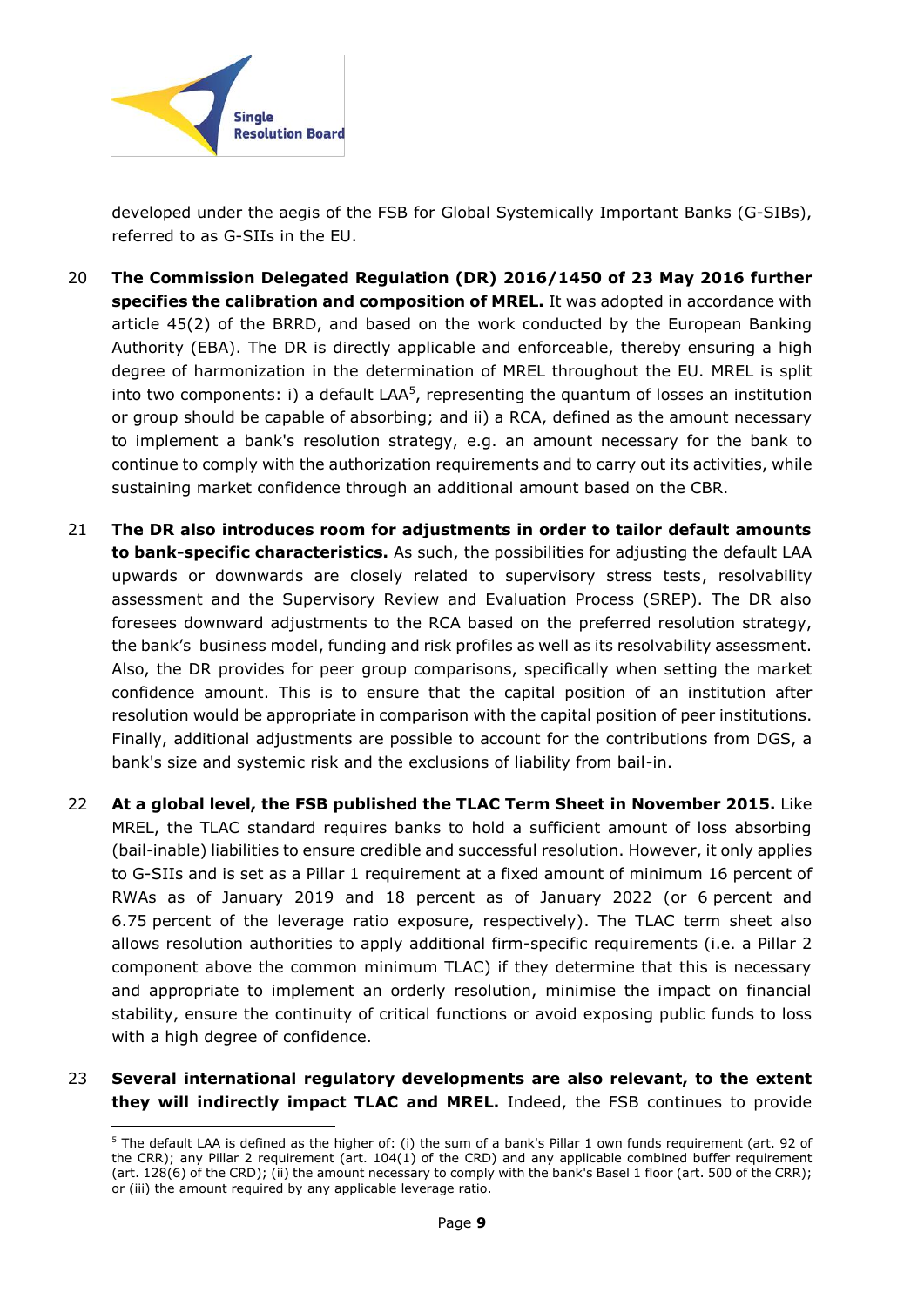

guidance on the implementation of the TLAC standard and published a consultation paper on internal TLAC on 16 December 2016. Similarly, the Basel Committee on Banking Supervision (BCBS) recently adopted rules on the deduction of TLAC-eligible instruments and will shortly set new standards for disclosure and reporting of TLAC compliance. The BCBS remains focused on the post-crisis agenda with imminent reforms in respect of riskmodelling of RWAs for standard and advanced approaches, and additional buffers for leverage requirements for G-SIIs. As MREL and TLAC are closely related to both riskweighted and non-risk-weighted exposures, changes in these areas may have a commensurate effect on MREL.

24 **In the EU, the regulatory environment continues to evolve, with the ongoing revision of the BRRD.** Article 45 of the BRRD required the EBA to submit a report on the appropriateness of certain aspects of MREL (*C.f.* Box 1). Taking this assessment into account, the EC put forward a legislative proposal on necessary revisions to MREL on 23 November 2016. The proposal included the introduction of a common minimum requirement for G-SIIs, effectively transposing the TLAC standard into EU law.

#### *Box 1: The EBA report on MREL*

**EBA released its final report on the implementation and design of the MREL framework<sup>6</sup> on 14 December 2016.** This report was sent to the EC in accordance with the mandate contained in article 45 of the BRRD. The conclusions of the report and the EBA's earlier underlying work contributed to the overall design of the EC legislative proposal on TLAC and MREL, published on 23 November 2016.

**The report contains 12 recommendations addressing policy as well as implementation issues, complemented by impact assessments**, in particular:

- **Stacking order**: the report addresses implications of breach of the MREL requirement and the interplay with the maximum distributable amount (MDA) framework;
- **Subordination**: the report recommends a mandatory level of subordination covering G-SIIs and O-SIIs, with specific conditions;
- Internal MREL: the report recommends i) revising the current BRRD to allow the determination of MREL for entities within banking groups; ii) limiting the application of internal TLAC to subsidiaries of foreign G-SIIs by treating the EU as a single jurisdiction; and iii) considering alternative sources of internal loss-absorbing capacity such as collateralized guarantees. In connection with this last recommendation, the EBA report proposes to introduce a review clause on the possible use of non-collateralized guarantees. The EBA underlines that further work is needed to correctly assess the relevance of guarantees, as an alternative to the prepositioning of loss-absorbing capacity for internal MREL purposes;
- **Reporting and disclosure:** the report proposes the development of a uniform reporting framework for institutions to be delivered to resolution authorities at the EU level, building upon existing data requests. The EBA further recommends that credit institutions in the EU should be required to disclose the quantum and composition of their stack of MREL-eligible liabilities, as well as information on the relevant creditor hierarchy.

 $\overline{a}$ 

<sup>6</sup> [Link](https://www.eba.europa.eu/documents/10180/1695288/EBA+Final+MREL+Report+(EBA-Op-2016-21).pdf)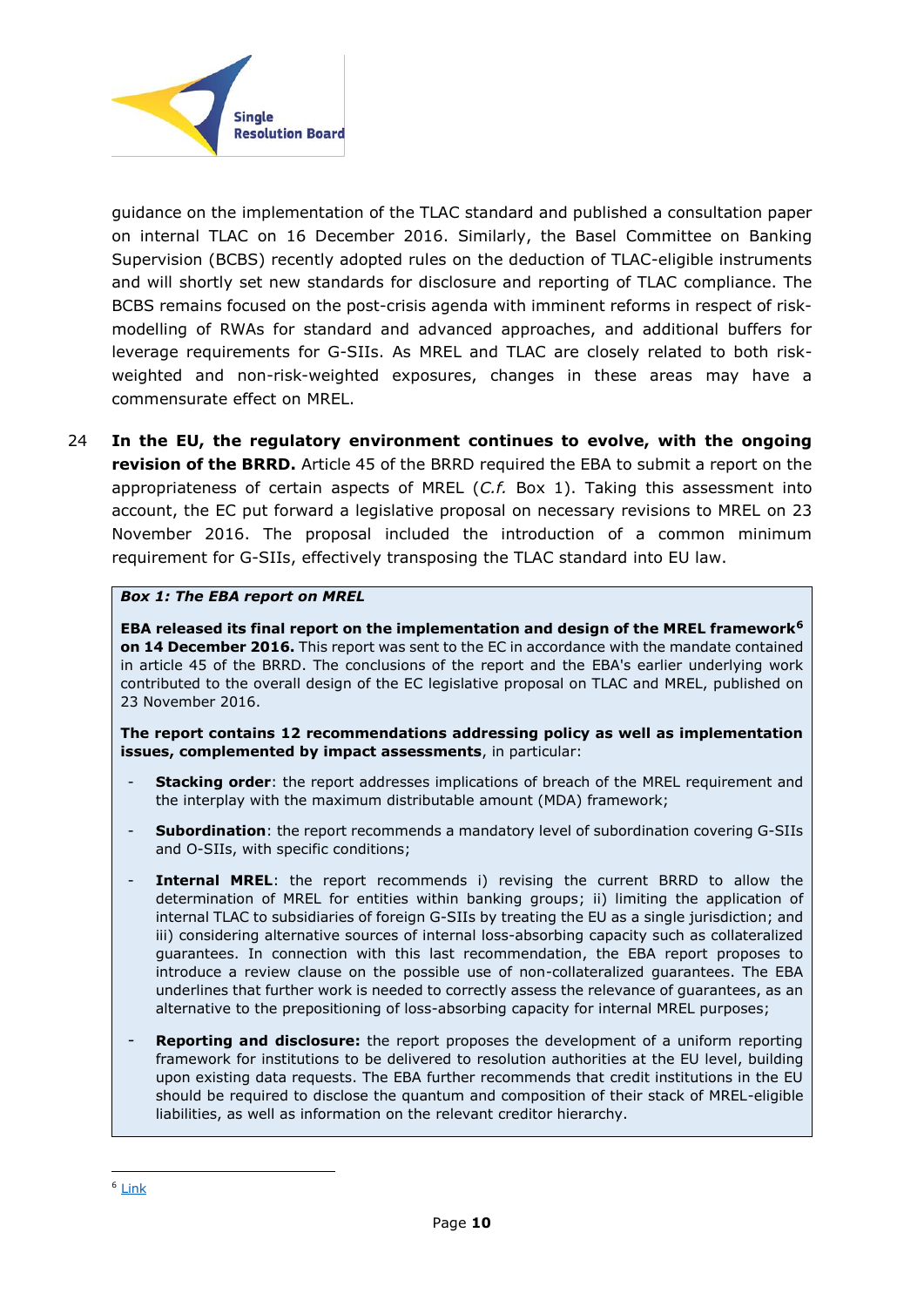

# <span id="page-10-0"></span>**SRB APPROACH TO MREL IN 2016**

# <span id="page-10-1"></span>**A- THE MREL JOURNEY**

- 25 **The SRB is committed to implementing MREL throughout the BU, in accordance with the relevant legislation.** Article 12 of the SRM-R requires the SRB to determine MREL for entities and groups that are under the direct supervision of the European Central Bank (ECB), as well as other BU cross-border groups. NRAs within the BU are responsible for MREL on less significant institutions (LSIs), in line with guidance provided by the SRB.
- 26 **Developing a common methodology represents a considerable challenge given the wide diversity of banking groups in participating Member States and the evolving regulatory environment for MREL.** Indeed, current rules were only clarified in May 2016, when the EC adopted its DR. Similarly, the adoption of the recent legislative proposal on MREL will change the future framework, amending the BRRD and impacting MREL calculations. However, this evolving regulatory landscape and lengthy legislative process should not prevent the SRB from developing and implementing effective lossabsorbing mechanisms.
- 27 **Therefore, the SRB adopted a preliminary approach towards informative MREL targets in 2016.** The SRB previously noted that there would not be a final MREL methodology available for the BU in 2016. As a result, the SRB decided to only calculate informative MREL levels for 2016, taking into account the approach adopted by other EU resolution authorities outside the BU. These informative MREL levels were non-binding, non-enforceable and non-challengeable. They aimed to help banks to prepare for future targets and gradually adapt their structure and funding plans, where necessary.
- 28 **The SRB started engaging with the industry in the first quarter of 2016.** The SRB explained at an Industry Dialogue<sup>7</sup> in January 2016 the main milestones and core principles of its approach. In February, in consultation with banking groups, it engaged in an MREL data collection exercise with submission dates from banks in May and June (*C.f.* Box 2). After processing the data and undertaking horizontal quality and consistency checks, and after incorporating the new draft ECB SREP figures in September 2016, the SRB fine-tuned its initial approach. The SRB and NRAs facilitated workshops with banks to explain the methodology in detail and to seek feedback. The SRB communicated its final MREL approach for 2016 through another Industry Dialogue<sup>8</sup> on 28 November 2016.

<sup>1</sup> <sup>7</sup> [Link](https://srb.europa.eu/en/node/45)

<sup>&</sup>lt;sup>8</sup> [Link](https://srb.europa.eu/en/node/176)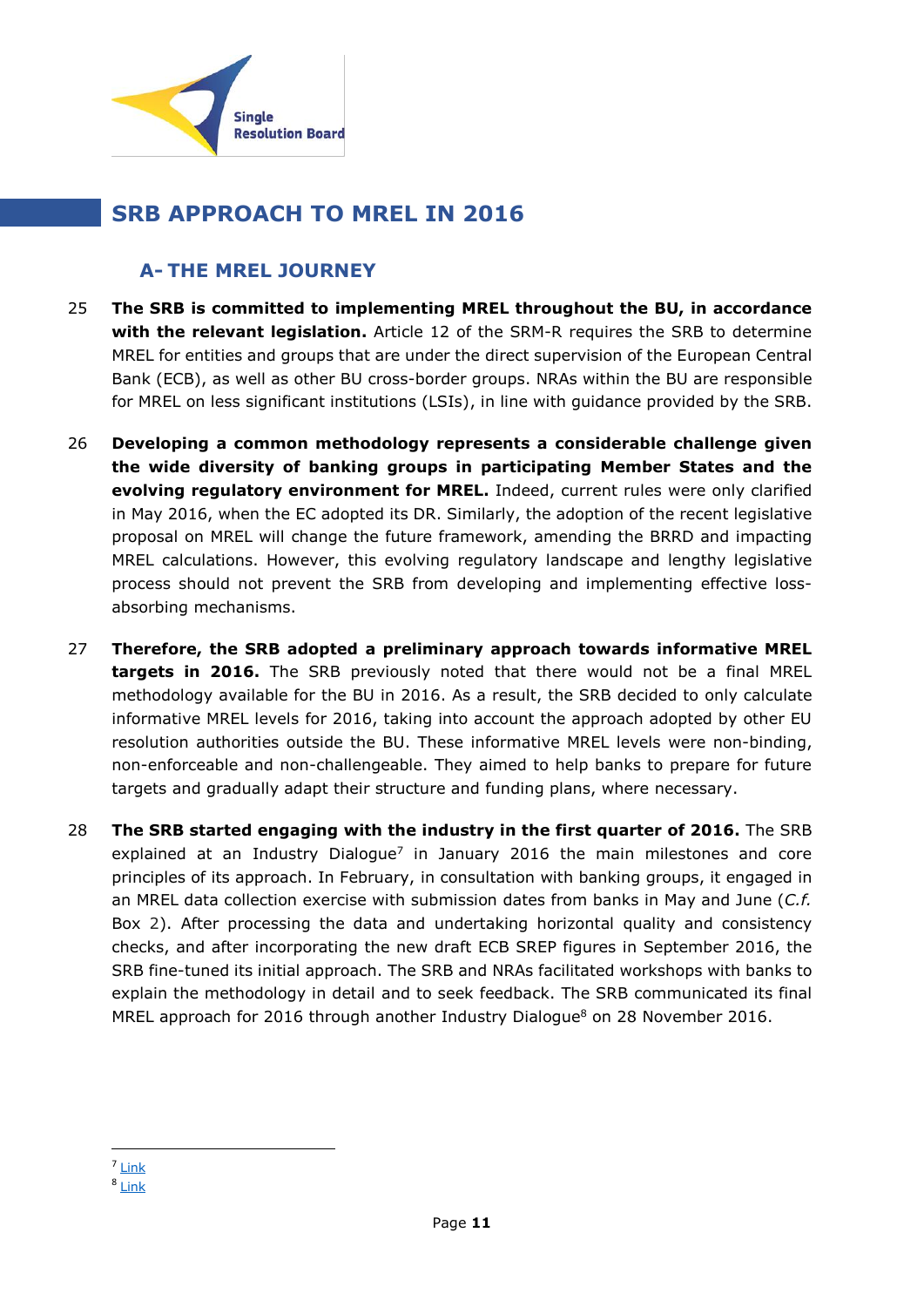



#### **Figure 1: The MREL journey in 2016 - Overview of the timeline**

#### *Box 2: MREL data collection within the SRM*

**In 2016, the SRB developed a dedicated data template ("Liability Data Template", LDT).** The LDT allows resolution authorities to define MREL targets, identify MREL-eligible liabilities and more generally provides key information on the quantum and the composition of bail-in-able instruments, as well as information on final liability holders. The LDT was in an Excel format.

**The LDT has been designed in cooperation with the industry and was requested to be completed on a best efforts basis.** The LDT was required both at consolidated and solo level for all legal entities incorporated in the EU that fulfil at least one of these three conditions: (i) they take deposits; (ii) they trade derivatives; or (iii) they issue securities.

**In 2017, the SRB is migrating the template into XBRL technology**. While maintaining the possibility to use Excel solutions in the short term, the objective is to further improve reporting quality, while the SRB will remain closely involved in EU initiatives to develop harmonized reporting standards, building upon existing solutions.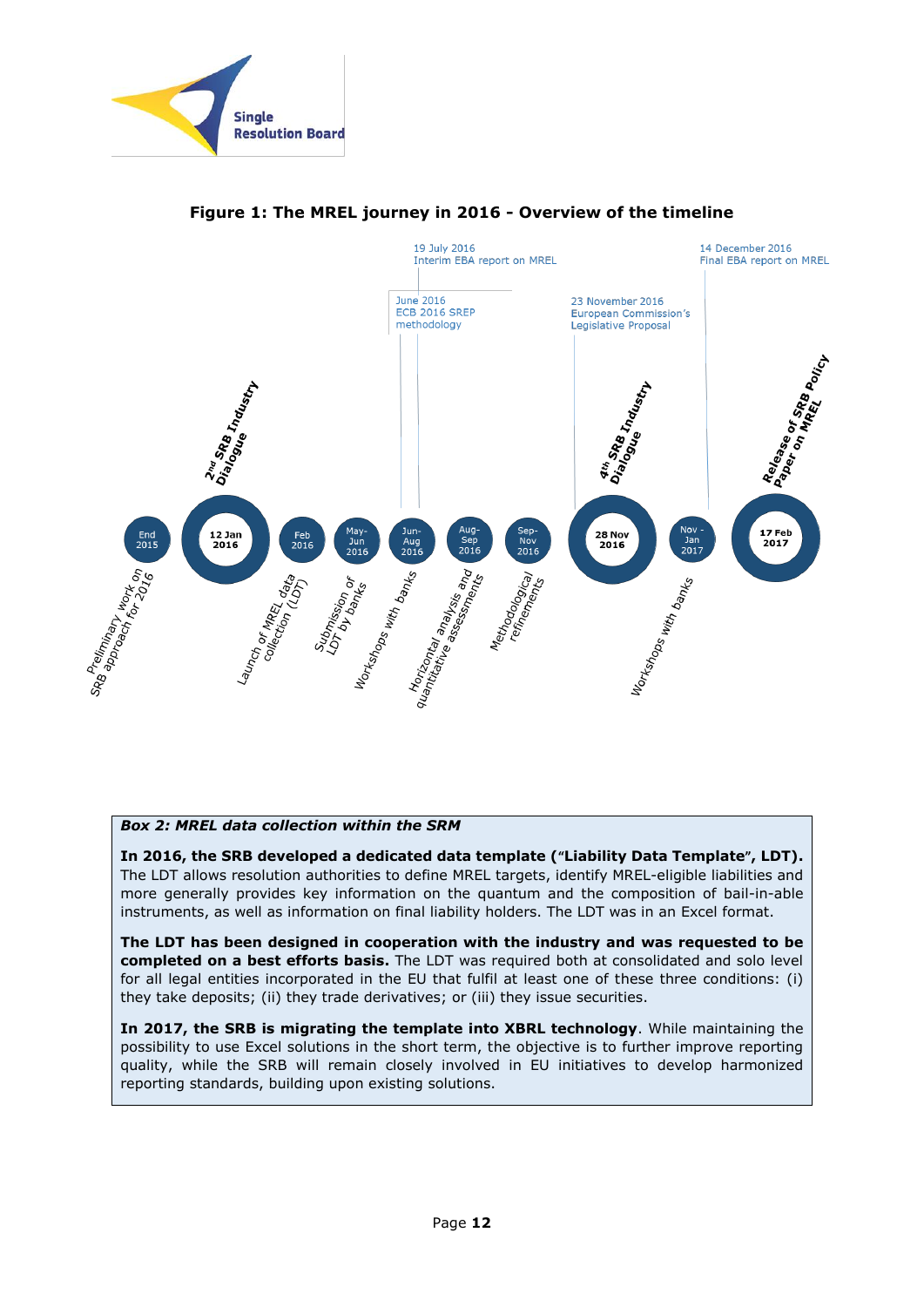

# <span id="page-12-0"></span>**B- INFORMATIVE MREL TARGETS**

# *Overview of the mechanical approach in 2016*

- 29 **Based on the DR, the SRB adopted a "mechanical" approach to calculating MREL in 2016 and decided not to apply adjustments to the default amounts, with one exception related to the MCC.** The SRB's preliminary MREL approach was based on a default LAA and a default RCA, including an additional MCC, and did not take into account the results of individual assessments carried out in respect of bank-specific features, such as the resolution strategy, its business and risk profiles or any identified impediments to resolvability (*C.f.* Figure 2).
- 30 **Informative MREL targets were defined at consolidated level only.** As a first step, the SRB calculated consolidated MREL targets at the level of the EU consolidating parent. Pending further policy developments in respect of internal MREL, requirements at solo level were not addressed in the preliminary approach for 2016.
- 31 **In addition to the formula as set out in the DR, the SRB took into account an eight percent benchmark.** MREL should be set at a level sufficiently prudent to allow access, if necessary, to financing arrangements like the Single Resolution Fund (SRF) in the BU. To ensure that bank resolution does not depend on the provision of public financial support and that the Union system of resolution financing arrangements contributes to financial stability, the SRB took the view that MREL of at least eight percent of TLOF should generally be required for major banking groups within the BU (*C.f.* Box 3).

#### *Box 3: The eight percent benchmark*

**Scope of consolidation.** In 2016, the total balance sheet was assessed on the basis of the prudential scope of consolidation, which is also used for the prudential calculation reported in FINREP and COREP. This was consistent with the guidance on the LDT, which requested banks to fill in the template on the basis of the prudential scope of consolidation.

**Treatment of derivatives.** Derivative exposures were offset on the basis of the prudential framework, as a proxy for contractual set-off, which would apply in case of bail-in of derivatives, and to be consistent with the calculation of prudential own funds.

\* \* \*

\* \* \*

**Exemptions.** The eight percent threshold is seen as a benchmark likely to trigger increased scrutiny of the bank if it becomes a binding constraint. Relevant measures may be taken on a case-by-case basis considering the calibration of the MREL target. The SRB may consider exceptions to the eight percent benchmark, such as in the case of promotional banks which are fully owned by national or regional governments in order to promote public sector development goals, especially when bail-in is not the preferred resolution tool. In such cases, the low RWA density of a bank may cause the strict application of the MREL methodology to result in an overreliance on balance sheet size, without reflecting the specificities of the business model should the bank be put in resolution.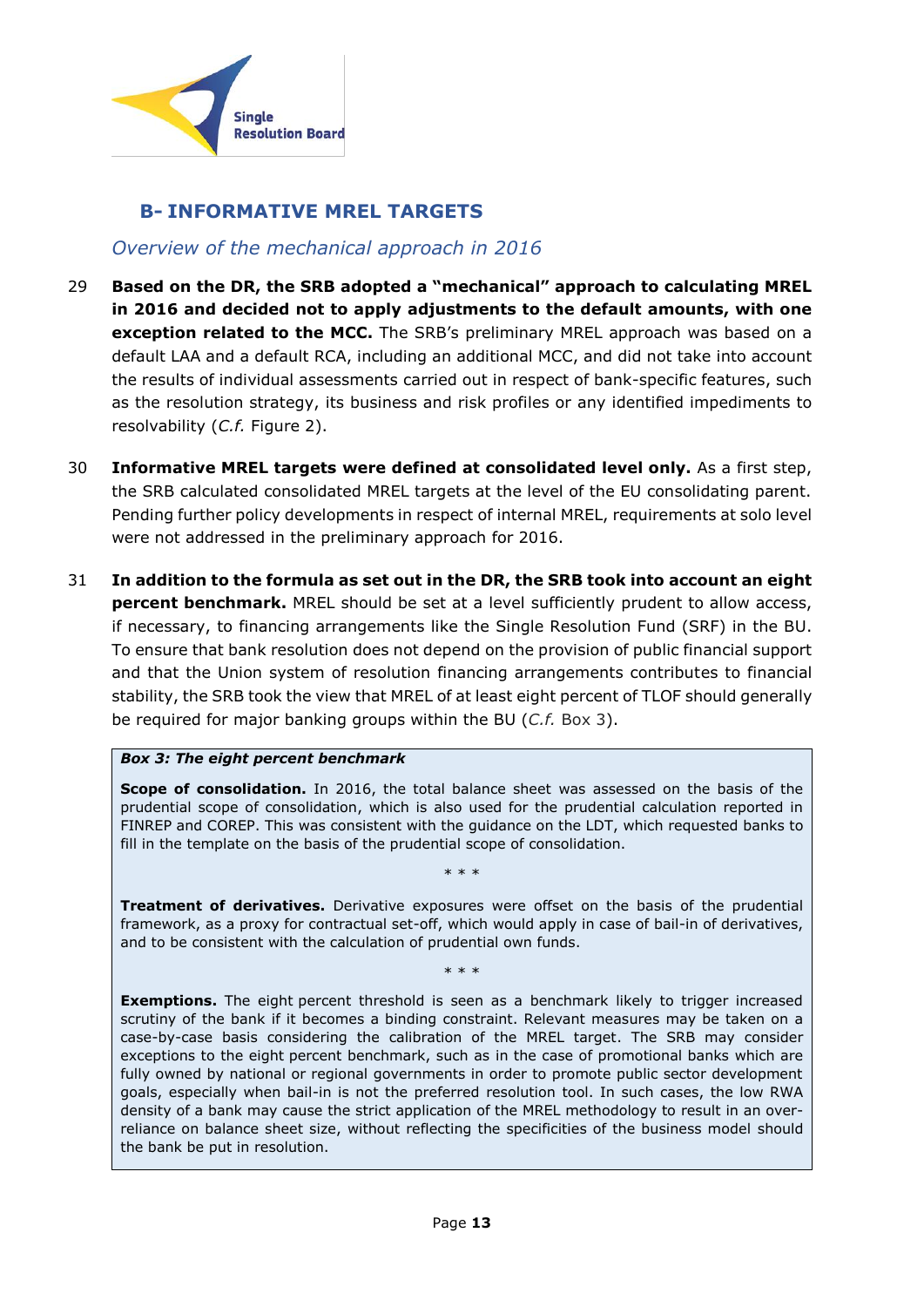

- 32 **Informative MREL targets were calculated for the vast majority of the banking groups, on the basis of an assumed SPE resolution strategy with bail-in.** The SRB approach did not consider yet other resolution tools, such as transfer strategies. The SRB is currently developing a specific MREL approach for banks with an MPE resolution strategy.
- 33 **The SRB did not adjust informative MREL targets for DGS contributions or for** *ex ante* **exclusions from bail-in.** Although the DR allows the SRB to adjust the overall target to take into account the potential contribution of a DGS to resolution financing, the SRB did not make use of this option. Furthermore, the SRB did not calibrate informative MREL targets on the basis of exclusion of certain liabilities from bail-in. Particular attention will be paid to these issues, together with the characteristics of MREL-eligible instruments at a later stage when the SRB adjusts a bank's MREL according to the resolution strategy and its risk profile.

#### **Figure 2: SRB MREL approach for 2016**

#### **Informative MREL Target** = **Loss Absorption Amount + Recapitalization Amount + Market Confidence Charge**

#### **Informative MREL Target** = **Max(P1 + P2R + CBR ; Basel 1 floor) + Max(P1 + P2R ; Basel 1 floor) + CBR - 125bp**

With the informative MREL target not being lower than 8% of total liabilities and own funds.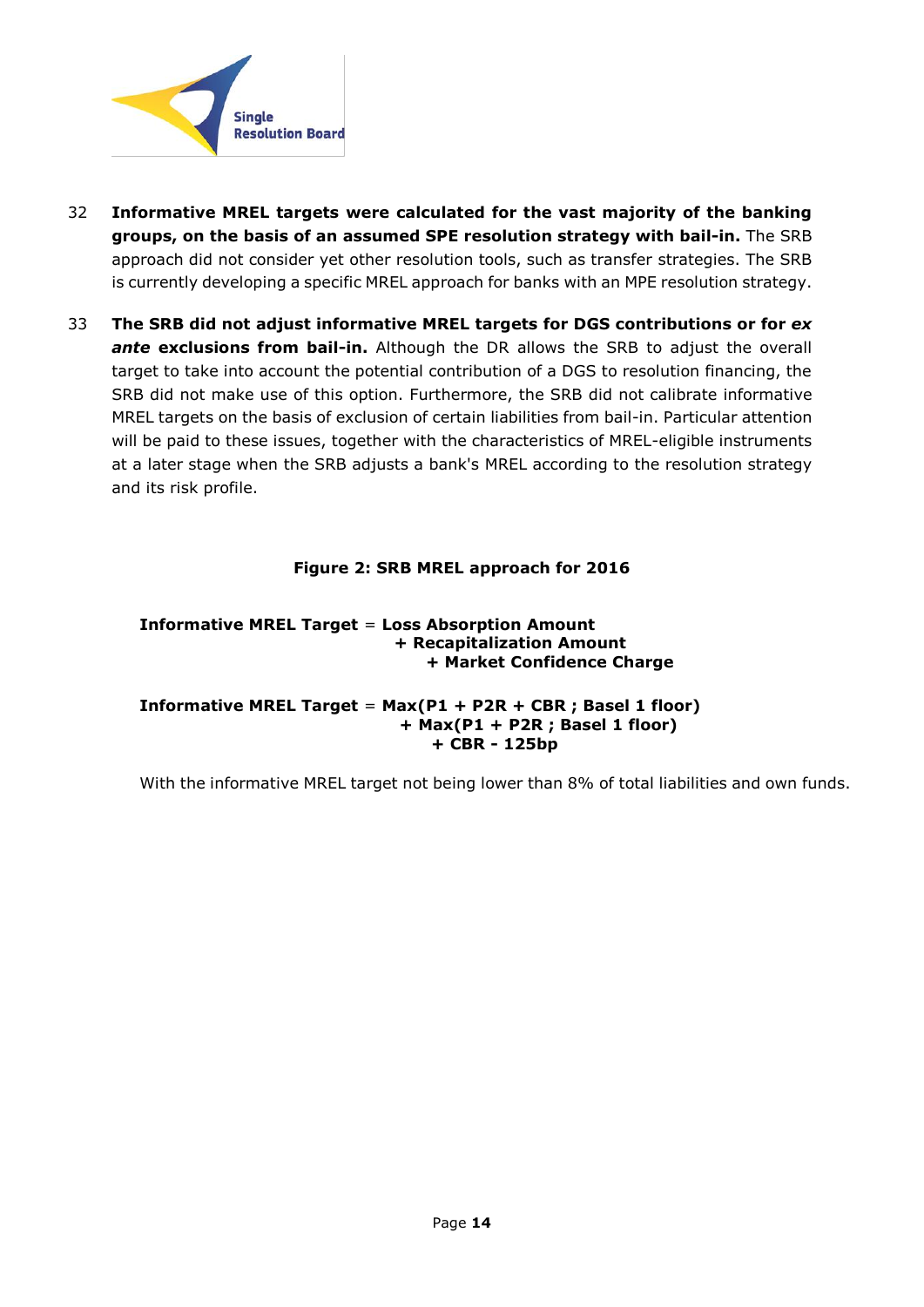

#### *Legend*

- **P1** = Total pillar 1 requirement ; article 92 CRR
- **P2R** = Total pillar 2 requirement ; article 104 CRD
- **CBR** = Combined buffer requirement ; article 128 CRD

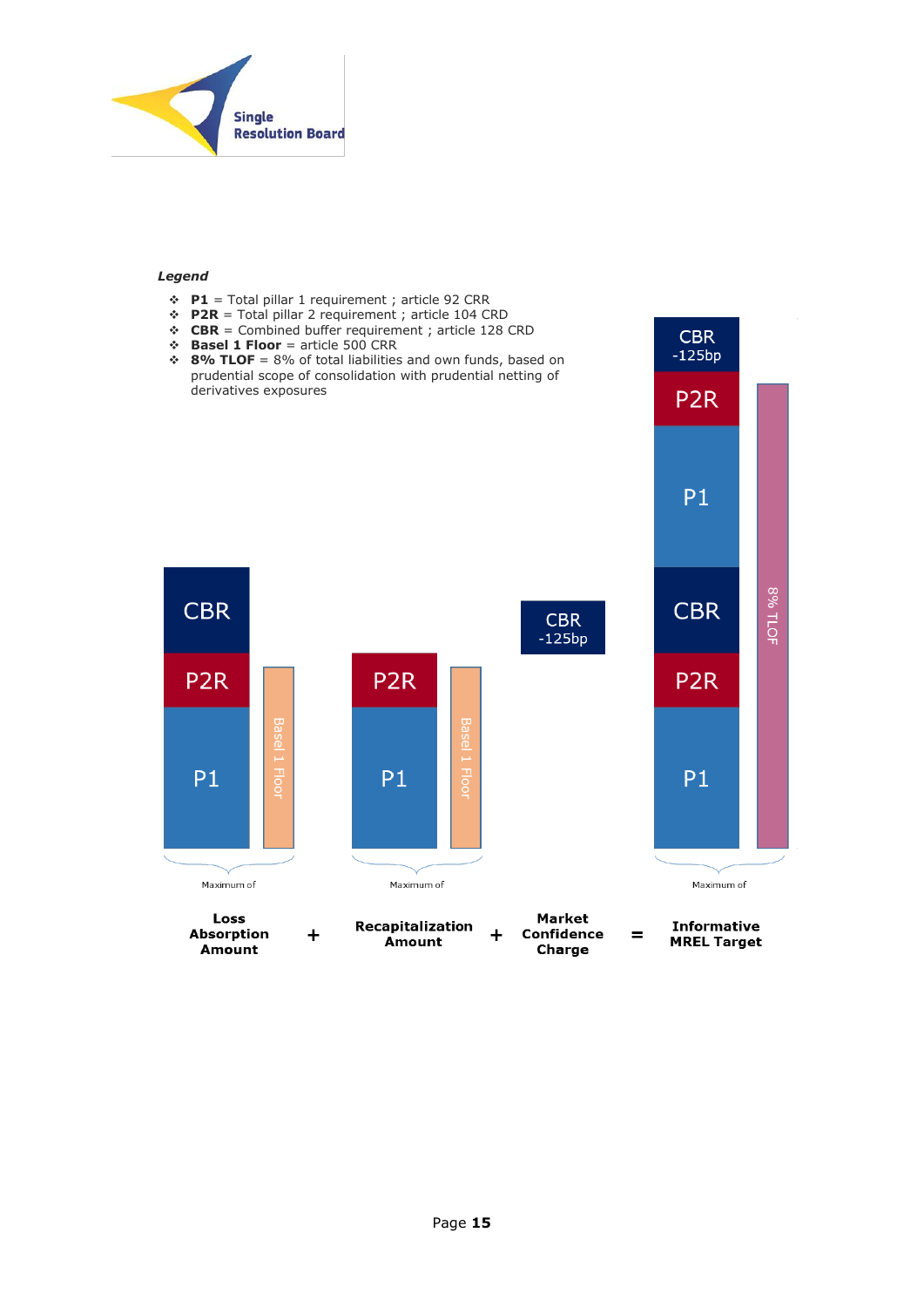

# *The default loss absorption amount was used for 2016*

34 **The SRB set the LAA at the default level.** Based on the DR, the LAA consists of the higher of: (i) the sum of a bank's minimum capital requirement (Pillar 1), its Pillar 2 requirement excluding Pillar 2 guidance, and its fully-loaded combined buffer requirement (CBR); or (ii) the amount required to meet the Basel 1 floor. The SRB did not apply any upward or downward adjustments to the LAA (*C.f.* Box 4).



## **Figure 3: SRB approach for the Loss Absorption Amount in 2016**

35 **The SRB did not consider the leverage ratio in the calculations of the informative target.** The leverage ratio exposure was not included in the LAA since the precise requirement is still uncertain pending the finalization of the EU legislative process and international work at BCBS, in particular with respect to leverage buffer for G-SIIs. Once introduced in the EU legislation as a compulsory ratio, the SRB will revisit its stance and consider it as one of the variables for setting the LAA.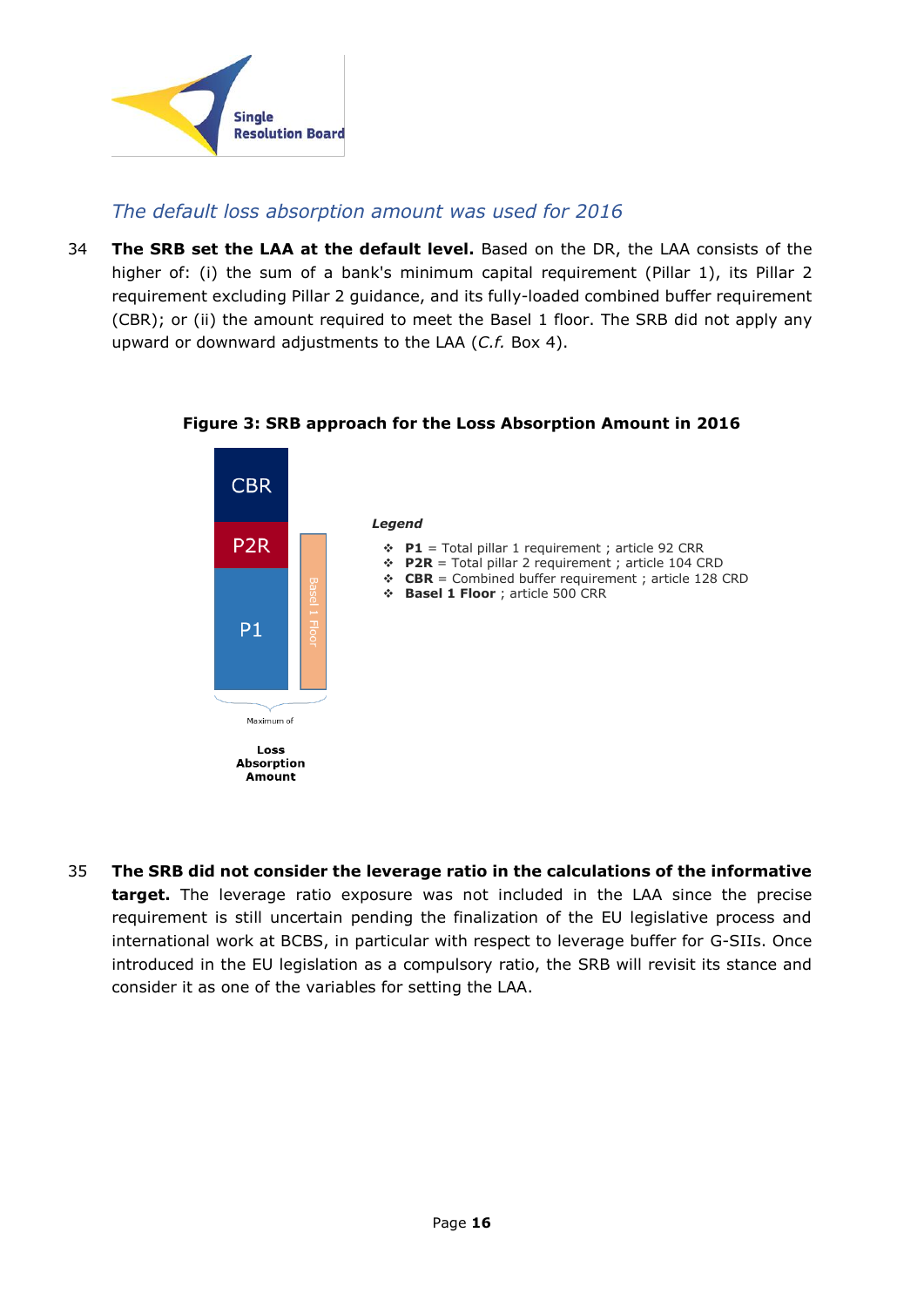

#### *Box 4: Adjusting the Loss Absorption Amount*

The DR allows resolution authorities to set a LAA different from the default amount (article 1(5) of the Delegated Regulation).

**Conditions for a higher LAA.** The DR foresees upward adjustments where: 1a) the need to absorb losses in resolution is not fully reflected in the default LAA, taking into account an institution's business model, funding model, and risk profile; or 1b) it is necessary to reduce or remove an impediment to resolvability or absorb losses on holdings of MREL instruments issued by other group entities.

**Conditions for a lower LAA.** The DR foresees downward adjustments to the extent that: 2a) additional own funds requirements, which have been determined on the basis of stress tests or to cover macro-prudential risks, are assessed not to be required to ensure losses can be absorbed in resolution; or 2b) part of the combined buffer requirement is assessed by the resolution authority not to be required to ensure losses can be absorbed in resolution.

*SRB interpretation.* To determine the informative MREL target in 2016, the SRB used the default LAA with the fully-loaded CBR as per article 1(4) of the DR, with no adjustment given in light of the new SREP methodology that excludes losses in stress scenario from the Pillar 2 requirement, but retains as Pillar 2 all risks that are not captured in Pillar 1. Setting a higher LAA due to impediments to resolvability can only be determined later on, once impediments have been identified.

#### *The recapitalization amount did not consider bank-specific adjustments*

- 36 **For 2016, the SRB decided to set default RCA levels, without addressing the bespoke adjustments contemplated in the DR.** The RCA represents the capital levels required for a bank to maintain its activity after resolution and to comply with the conditions for ongoing authorization. It consists of the higher of: (i) the sum of a bank's minimum capital requirement (Pillar 1) and any Pillar 2 requirement, excluding Pillar 2 guidance; or (ii) the amount to meet the Basel 1 floor. Similarly to the LAA, the leverage ratio is not factored into the calculations of the RCA by the SRB for the moment.
- 37 **The SRB decided not to apply adjustments of the RCA in 2016** (*C.f.* Box 5). Indeed, the mechanical approach applies to all banks and will be refined in 2017 in light of the empirical evidence gained during future resolution planning conducted by the SRB.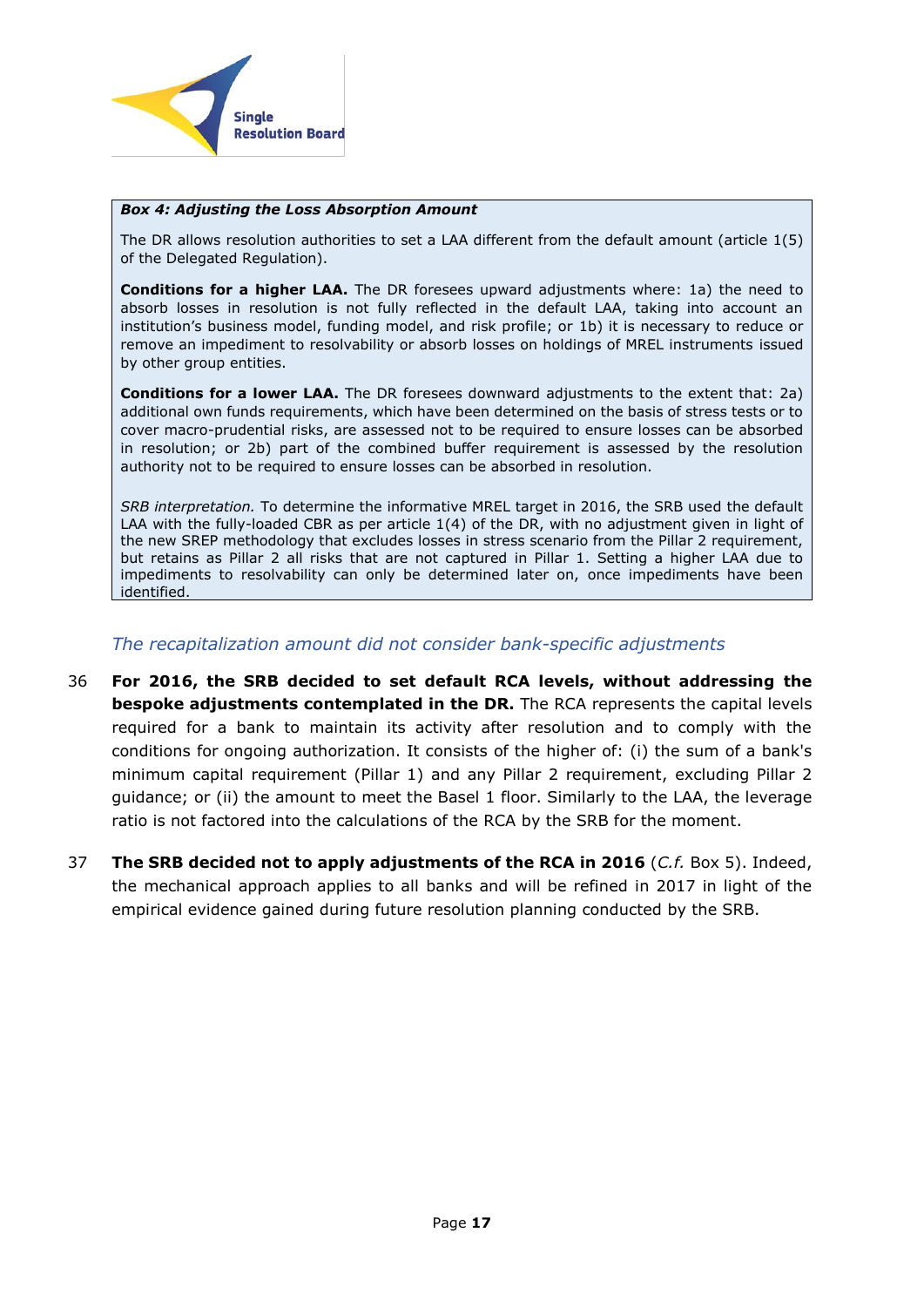



## **Figure 4: SRB approach for the Recapitalization Amount in 2016**

#### *Box 5: Adjusting the Recapitalization Amount*

The DR allows resolution authorities to set a RCA different from the default amount.

#### **Conditions for a lower RCA.**

- 1- *Resolution strategies.* Articles 2 and 4 of the DR provide for an individual assessment of a bank's preferred resolution strategy and characteristics when calibrating the recapitalization amount. In particular, where the resolvability assessment concludes that liquidation of the institution under normal insolvency proceedings is feasible and credible, the recapitalization amount shall be set at zero.
- 2- *Changes to capital needs after resolution*. Article 2(3) of the DR states that when estimating an institution's regulatory capital needs after implementation of the preferred resolution strategy, the resolution authority shall use the most recent reported values for the relevant total risk exposure amount, unless all the following factors apply: (i) the resolution plan identifies, explains and quantifies any change in regulatory capital needs (e.g. if specific resolution measures have an impact in terms of RWA reduction) as a result of resolution action; and (ii) the change is considered in the resolvability assessment to be both feasible and credible without adversely affecting the provision of critical functions and without recourse to extraordinary financial support, other than contributions from resolution financing arrangements.
- 3- *Requirements for authorization post-resolution.* Article 2(8) of the DR allows the resolution authority to determine, in consultation with the competent authority, that it would be feasible and credible for all or part of any additional own funds requirement or buffer requirements currently applicable to the entity not to apply after implementation of the resolution strategy.

*SRB interpretation*. Informative MREL targets under the "mechanical" approach in 2016 did not contain any adjustment based on resolution strategy or recovery measures.

1- The preferred resolution strategy may not foresee the recapitalization of some of the group's subsidiaries. Nonetheless, caveats apply in 2016: the credibility and feasibility of allowing subsidiaries to enter insolvency without negatively affecting the provision of the group's critical functions needs to be demonstrated, which is not the case at this early stage of resolution planning. Similarly, the preferred resolution strategy may contemplate a separation of the bank and not require a recapitalization for those assets and liabilities that would be left behind. The separation needs to be credible and feasible and the perimeter of assets and liabilities needs to be clearly identified in the resolution plan,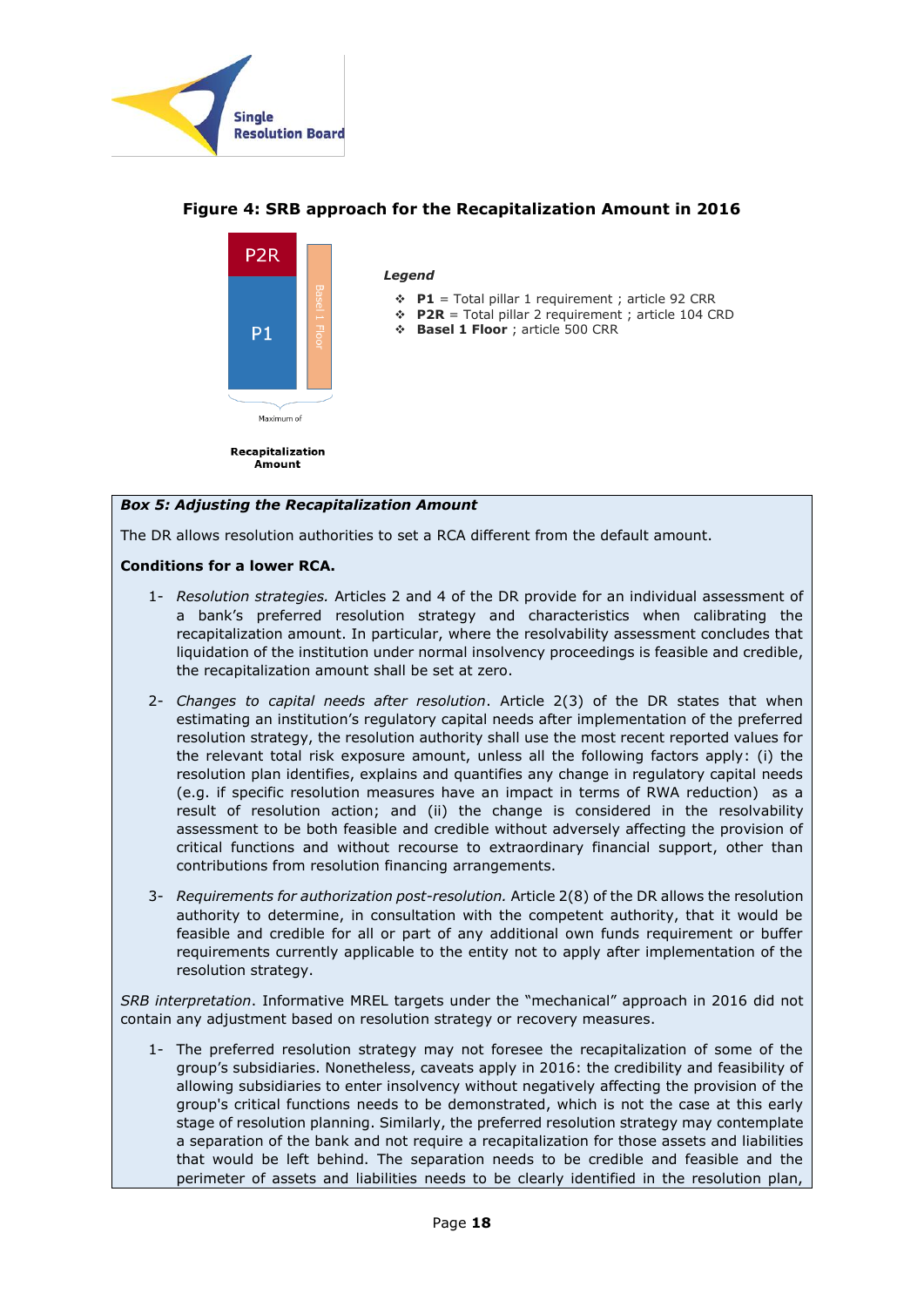

which is not the case at the infancy of resolution planning. Furthermore, complex banking structures might warrant upwards adjustments.

- 2- With regard to the changes to capital needs after resolution, the SRB will further analyse the impact of de-risking/de-leveraging measures in recovery and resolution on the level of RWAs. The SRB will follow the development of the legal framework on this matter, in order to set MREL targets in line with applicable regulations.
- 3- The SRB did not make bespoke adjustments in 2016 but will identify in consultation with the ECB where it may be feasible and credible for all or part of the CBR currently applicable to the entity not to apply after the implementation of the resolution strategy.

## *The SRB requested a market confidence buffer*

38 **The SRB decided to define an intermediate target for the MCC in 2016.** The MCC represents the amount necessary to ensure market participants have confidence in the resolved bank. As such, banks may, after the application of the bail-in tool, need to be able to absorb additional losses stemming from possible reorganization measures without immediately failing to meet minimum capital requirements again. In the context of varied central bank arrangements not permitting harmonized expectations in respect of backstop mechanisms, the SRB set the level of the MCC in 2016 at the CBR less 125 basis points, taking into account the approach adopted by other resolution authorities in the EU.

#### **Figure 5: SRB approach for the Market Confidence Charge in 2016**





*Legend*

 **CBR** = Combined Buffer Requirement: Higher (or sum) of Systemic Risk/G-SII/O-SII Buffers + Counter-cyclical Buffer + Conservation Buffer ; article 128 CRD

39 **In 2016, no further adjustments were made to the MCC.** The SRB will define a methodology to assess peer-group comparisons contemplated by the DR (*C.f.* Box 6).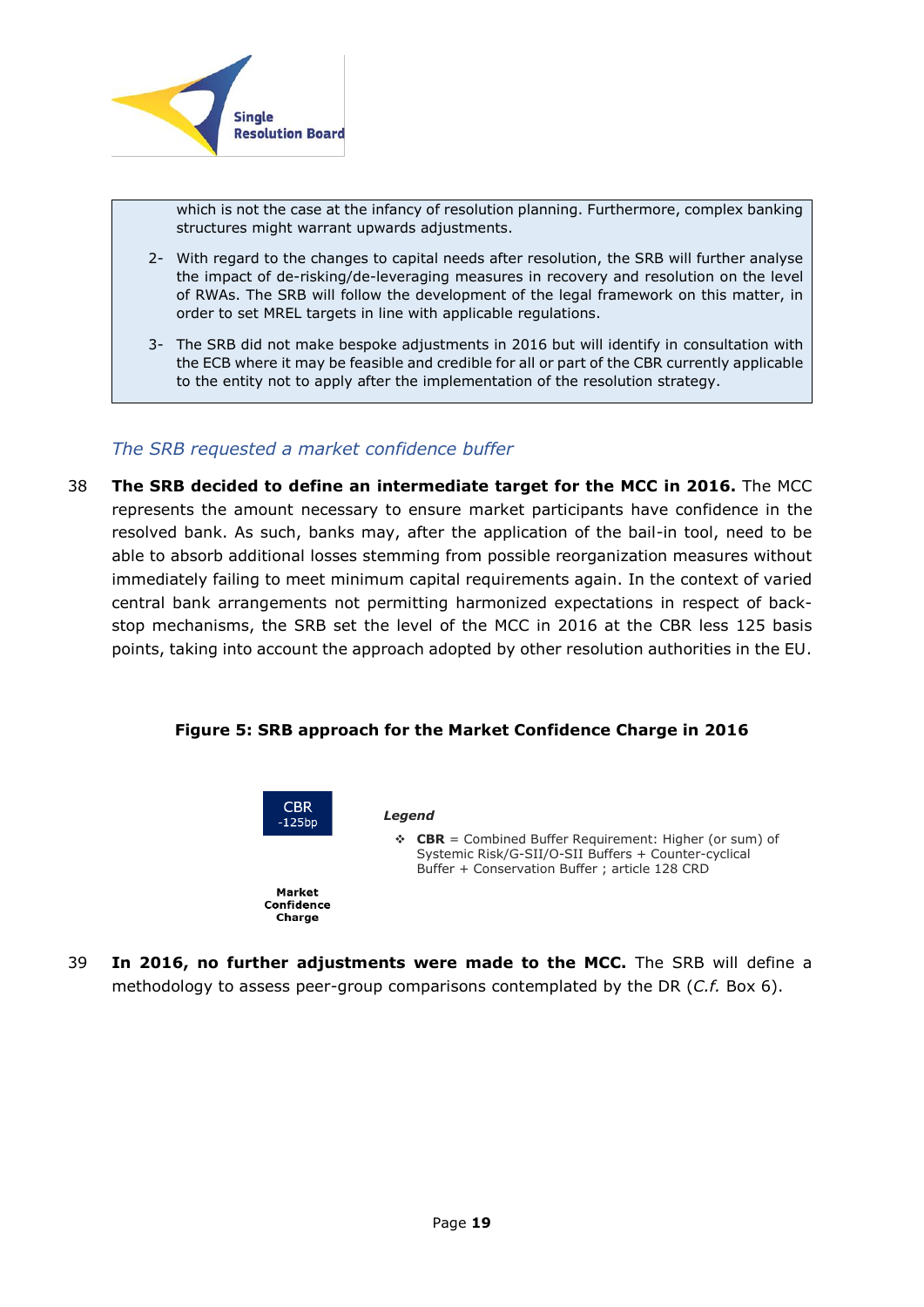

#### *Box 6: Adjusting the Market Confidence Charge*

The DR requires resolution authorities to include an additional amount necessary to maintain sufficient market confidence after resolution (article 2(7) of the DR), but gives resolution authorities a choice in setting this additional amount (article 2(8) of the DR).

- $\triangleright$  The default amount shall be equal to the CBR after the application of resolution tools;
- $\triangleright$  The resolution authority may set a lower amount, if the resolution authority determines that a lower amount would be sufficient to sustain market confidence and ensure both the continued provision of critical economic functions by the institution and the access to funding without recourse to extraordinary financial support;
- $\triangleright$  The resolution authority may set a higher amount, if it determines that a higher amount would be necessary to sustain market confidence;
- $\triangleright$  Setting such amount shall take into account an appropriate comparison with the current capital position of peer institutions.

*SRB interpretation.* Pending the finalization of a methodology to assess peer-group comparisons and the implementation of the resolution strategies, the SRB decided not to apply supplementary adjustments to the MCC.

As such, the SRB acknowledged that the DR clearly states that all components of the CBR should be computed when defining the MCC. However, article 2(8) of the DR provides some flexibility since resolution authorities may determine that it would be feasible and credible for all or part of any additional own funds requirement or buffer requirements currently applicable to the entity not to apply after implementation of the strategy. As a first step, the SRB considered that, for 2016 informative targets, an amount corresponding to the CBR reduced by 125 basis points would be sufficient.

## <span id="page-19-0"></span>**C- ELIGIBLE INSTRUMENTS**

40 As part of its resolvability assessment, the SRB will evaluate whether banks meet their MREL targets or not (i.e. whether there is a shortfall). In doing so, it will assess which instruments are eligible for MREL purposes. In 2016, the SRB took a preliminary approach to eligibility based on the criteria set out in the BRRD. This approach will be fine-tuned in 2017 and beyond taking into account the EC legislative proposal, which revises *inter alia* CRR and further harmonizes eligibility criteria.

#### *Subordination was requested for G-SIIs*

41 **For the 2016 informative targets, G-SIIs should meet, at a minimum, a subordination target equal to 13.5 percent of RWAs plus their CBR.** For G-SIIs, the SRB assumed that the TLAC requirement for subordination will be transposed as a binding minimum standard into EU law, including exemptions, whose application has been established. Alternatively, the TLAC requirement could be met on a case-by-case basis by own funds and senior debt, if the amount of TLAC-excluded liabilities that rank *pari passu*  or junior to TLAC-eligible liabilities does not exceed 5 percent of all eligible external TLAC.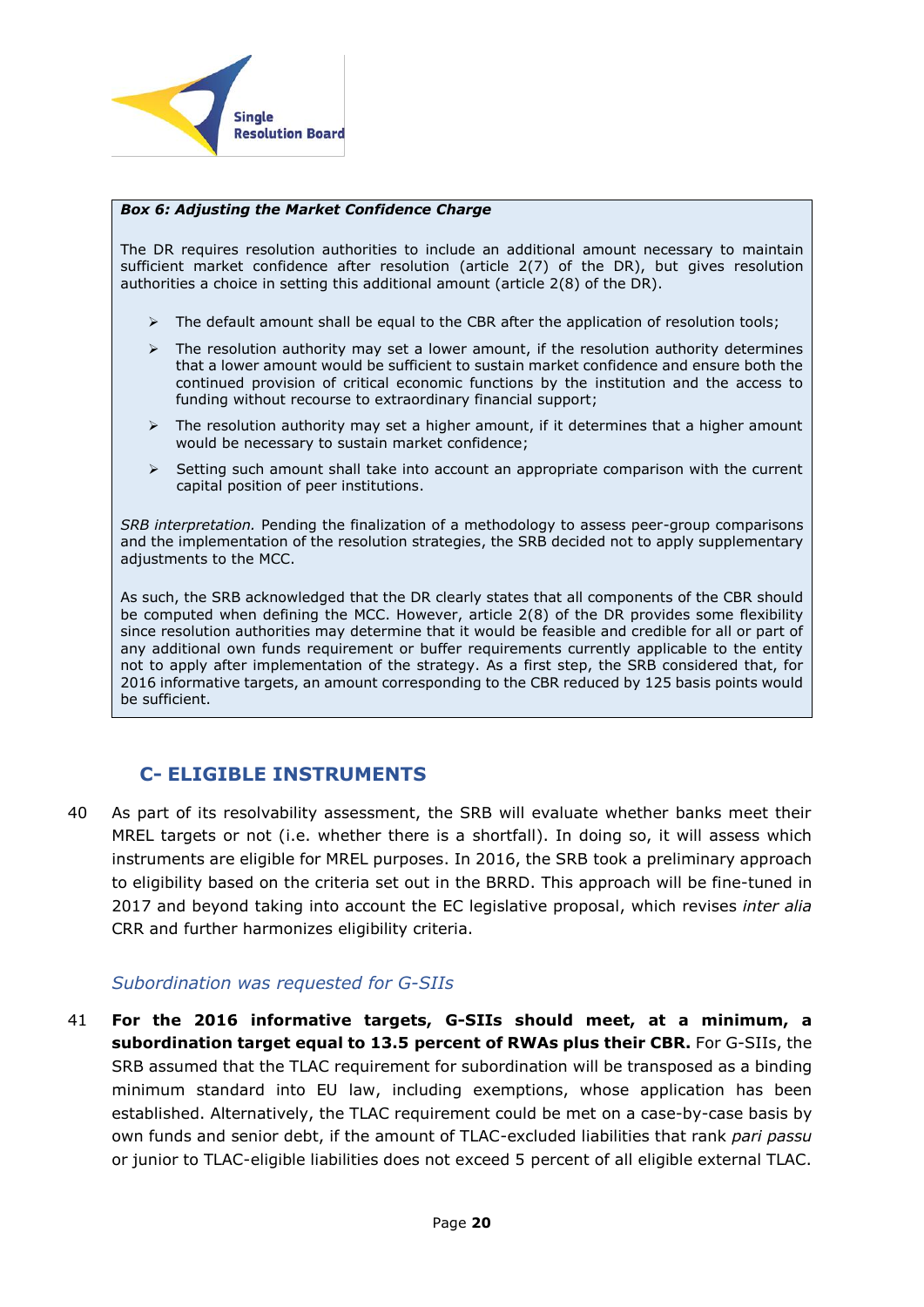

42 **For other systemic banks, the SRB considers sufficient subordinated instruments to be essential for implementing preferred resolution strategies.** In that respect, the TLAC reference is useful, especially for the largest of Other Systemically Important Institutions (O-SIIs). The SRB has not yet developed a detailed methodology for determining the proportion of MREL (in excess of the own funds requirement) that should be subordinated. In order to do so, the SRB will develop its policy on subordination based on preferred resolution strategies, NCWO risks and the resolvability of banks, as well as taking into account the outcome of the EU legislative process in respect of the EC's proposal on TLAC implementation.

#### *Structured notes and SPV-issued liabilities were excluded from informative MREL*

- 43 **The SRB took a cautious approach and excluded all debt obligations identified as structured notes from the calculation of MREL-eligible liabilities as a starting point.** Liabilities arising from a derivative are excluded from MREL under the BRRD, as well as from the TLAC standard. However, the SRB notes a limited range of instruments exists which may be MREL eligible. If a banking group is able to demonstrate that some part of its structured notes do not include liabilities arising from a derivative, such liabilities may be considered to be MREL eligible following a case-by-case analysis and subject to the outcome of the legislative process in respect of the EC's recent proposal on MREL.
- 44 **The SRB started to conduct deeper analysis of liabilities issued by SPVs established outside of the EU and SPVs established within the EU but outside of the scope of the BRRD.** If a SPV is established outside the EU, its liabilities cannot be counted towards MREL at the consolidated level of the EU parent, since its liabilities are beyond the scope of the powers of EU resolution authorities. If a SPV is established in the EU, the SPV may fall within the scope of the BRRD, depending on its qualification as financial institution under the Capital Requirement Regulation (CRR). If not, its liabilities are similarly beyond the scope of resolution authorities' powers. Should a SPV fall within the scope of the BRRD, all the other MREL eligibility criteria must also be met; in particular, the liabilities must not arise from a derivative and must not be guaranteed by another institution within the group (unless the guarantee itself takes into account the residual amount after bail-in, which will be subject to a case-by-case assessment).
- 45 **In the same vein, the SRB excluded in most cases liabilities governed by the laws of a country outside of the EU from the calculation of available MREL.** When liabilities are not governed by EU law, resolution authorities face the risk that the courts of the country whose law governs the liabilities may not recognise the bail-in or transfer order of an EU resolution authority. Hence, the BRRD sets two conditions: i) article 55 of the BRRD requires institutions to introduce contractual bail-in clauses in respect of liabilities that are within the scope of the bail-in tool, but are governed by the laws of a third country; ii) the bank must also demonstrate the effectiveness of a contractual bailin clause under the third country law, e.g. through an independent legal opinion.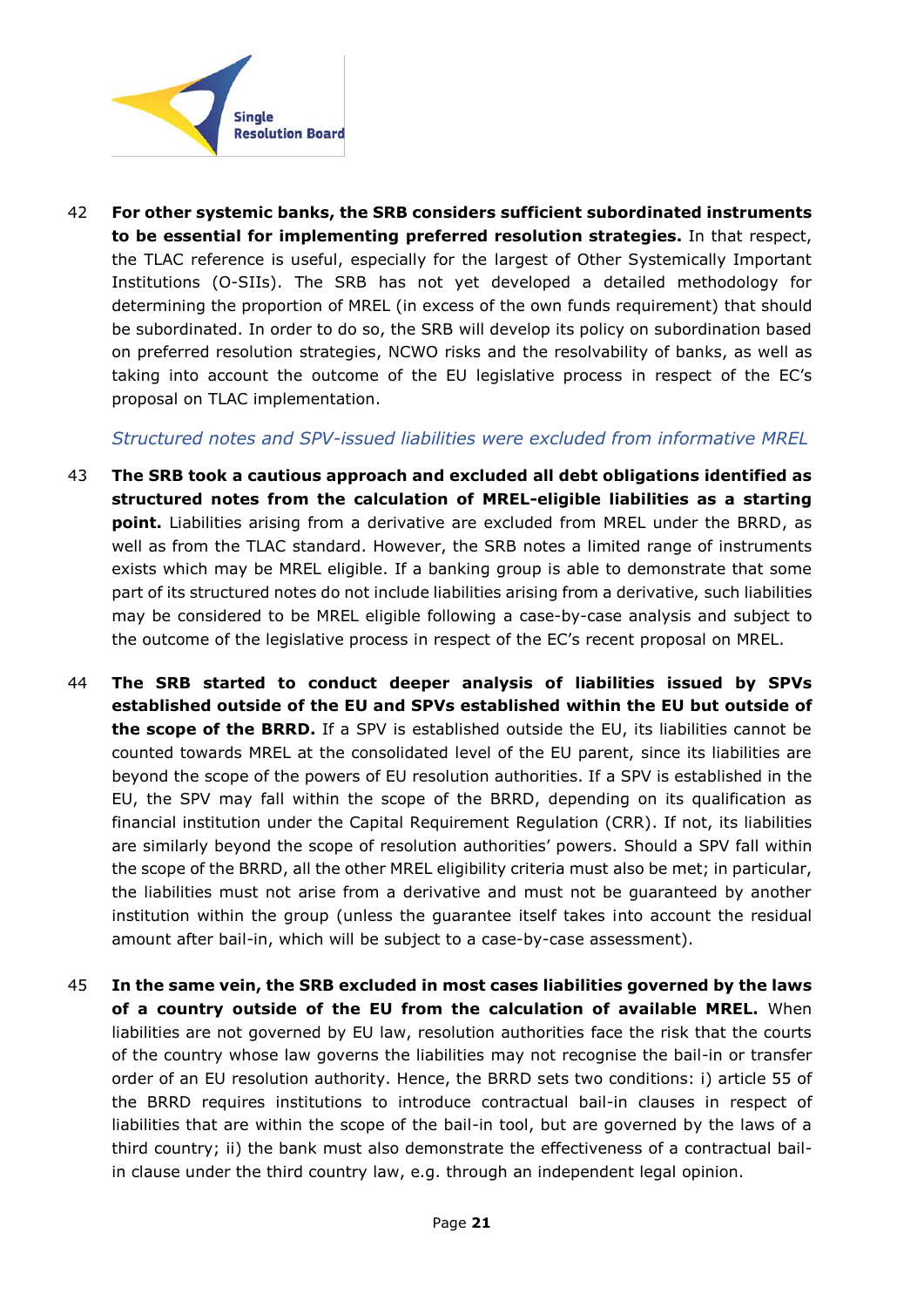

46 **Liabilities issued by institutions incorporated outside the EU were also not recognized as MREL eligible.** Eligible liabilities must be issued by an entity that is incorporated within the EU - otherwise resolution authorities' powers could not be applied. As an exception, for the 2016 informative consolidated MREL target, minority interests in subsidiaries (i.e. own funds instruments issued to external investors) can be included to the extent that they are recognised in the own funds of the EU parent, if the foreign subsidiary is part of the resolution group of the EU parent (i.e. if the resolution strategy foresees that the foreign subsidiary would be resolved through the EU parent).

## *Non-covered and non-preferred term deposits, whose term was greater than one year, were considered MREL-eligible liabilities unless proven otherwise*

47 **The SRB included uninsured and non-preferred term deposits in its 2016 computations.** The BRRD foresees that all deposits that are not covered deposits are bail-in-able and could be subject to loss. The EBA provided additional guidance<sup>9</sup> on eligibility criteria, stating that "a deposit that is deposited for at least a year's period but which confers upon the owner a right to early reimbursement with less than one year's notice shall not be included in the amount of own funds and eligible liabilities meeting MREL". In addition, experience has shown that applying the bail-in tool to any form of deposits may raise financial stability concerns. Nevertheless, for the 2016 informative targets, the SRB kept a simple approach which will have to be revisited in coming years.

## *Liabilities held by retail investors were considered MREL eligible*

- 48 **The SRB will be required to bail-in retail investors in line with their ranking in the applicable creditor hierarchy, other than in exceptional circumstances.** The SRB cannot exclude instruments from MREL for the sole reason that they are held by retail investors should they otherwise meet the requirements for MREL. There is no legal basis for resolution authorities to exclude *ex ante* and uniformly eligible liabilities held by natural persons or SMEs from MREL or from bail-in. European legislation includes many safeguards to ensure financial products are sold to suitable investors only. The implementation and the supervision of such rules is under the responsibility of Member States' market authorities; therefore any possible failure to comply with investor protection rules is not an argument to exclude these liabilities from the computation of informative MREL targets or finally bail-in.
- 49 **However, holdings of subordinated or senior instruments by retail customers could prove to be an impediment to resolution due to the consequences arising from the application of the bail-in tool.** The SRB is of the view that large holdings of liabilities sold to retail investors make banks difficult to resolve for various reasons, including: i) the potential loss of a bank's customer base and the risk of withdrawals, as

 $\overline{a}$ 

<sup>&</sup>lt;sup>9</sup> EBA Q&A 2015\_2267: [Link](https://www.eba.europa.eu/single-rule-book-qa/-/qna/view/publicId/2015_2267)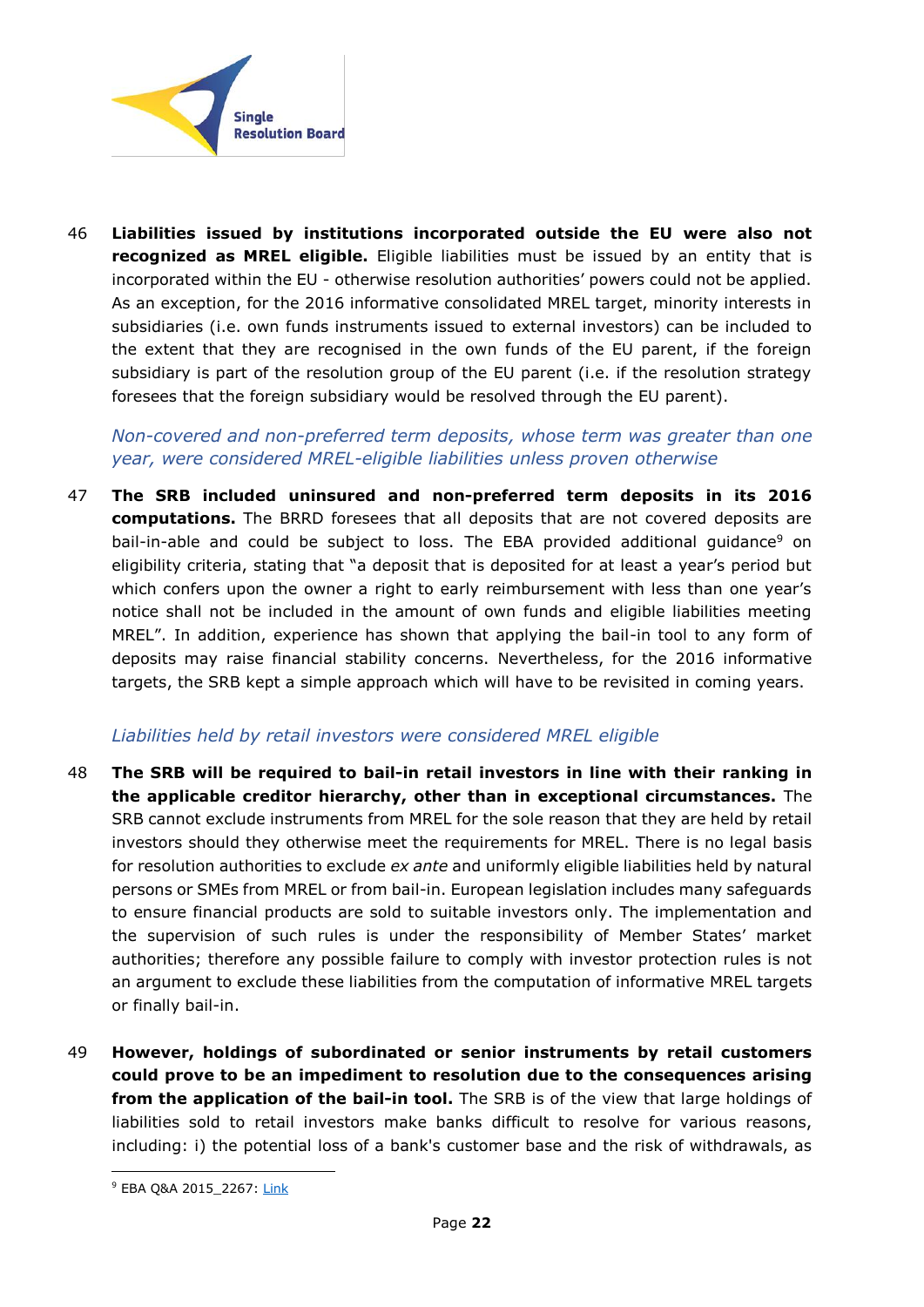

well as ii) potential litigation brought by retail investors upon or after resolution, which might endanger the bank's future viability). In this context, the difficulties associated with the issuance of MREL-eligible instruments to retail investors is connected to the broader issue of the quality of MREL instruments. The SRB will further assess significance of retail investors in different Member States and develop potential measures to address the issue, for instance, by means of higher MREL, subordination requirements or requesting adjustments to banks' funding strategies, should the situation be considered an impediment to a bank's resolution.

*Cross-holdings of MREL-eligible instruments were considered MREL eligible*

50 **In 2016, the SRB did not exclude holdings of MREL-eligible instruments issued by external institutions.** In this context, MREL holdings held by other banks are currently counted as MREL for the issuer. The SRB notes that the TLAC standard provides for the deduction of cross-holdings of eligible instruments for G-SIIs.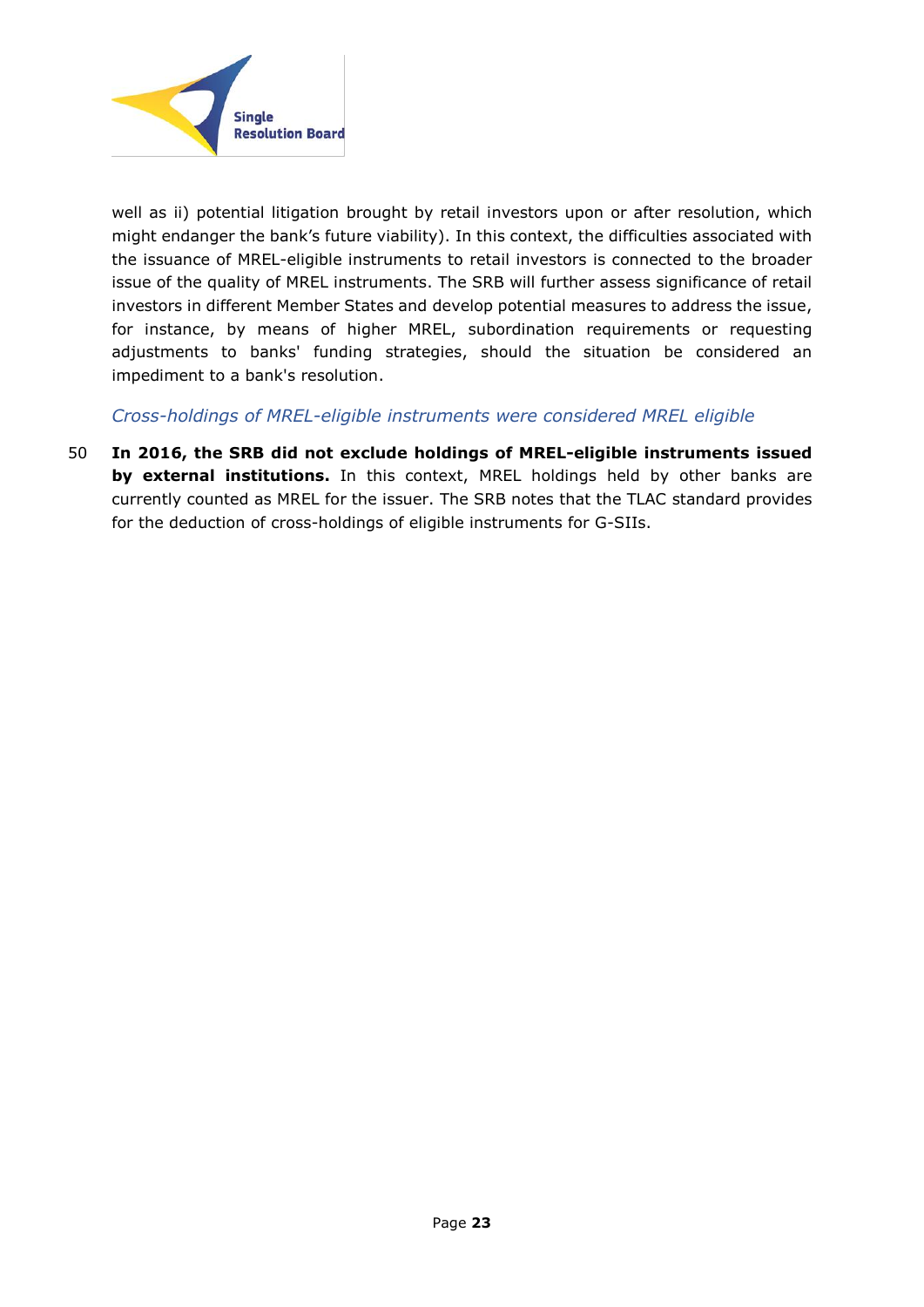

# <span id="page-23-0"></span>**Going forward: next steps for 2017 and beyond**

- 51 **The determination of MREL will continue to evolve in 2017 and beyond.** The SRB will further develop its MREL methodology in order to achieve a consistent framework, applicable to all banking groups in the BU. Several aspects will be addressed in the SRB's finalised MREL methodology, taking into account the evolving EU regulatory framework.
- 52 **The SRB will base its policy statements on existing legislation and will closely follow the outcome of the negotiations in respect of the EC's legislative package.** Any development at EU level may influence the methodology defined in the BU. The work plan for refining the SRB MREL methodology will follow the key principles highlighted in 2016, by expanding on each of the priorities identified so far.

## *MREL targets will become bank specific*

- 53 **The SRB is committed to developing MREL at material entity level within major banking groups and to start addressing the quality and location of MREL.** As a first step, the SRB intends to set binding MREL targets at consolidated level (or appropriate sub-consolidated level according to the resolution strategy) for major banking groups under its remit in 2017, followed by determining targets at solo level for legal entities subject to BRRD late 2017/2018.
- 54 **Future MREL targets will consider bank-specific features, departing from the default targets used in 2016.** In this context, the SRB envisages further work in respect of the impact of resolution strategies developed during the 2016 resolution planning exercise, resulting in the tailoring of MREL to bank-specific characteristics, including risk profile and business models, before and after resolution. Similarly, the SRB will analyse the impact of recovery actions, *ex ante* exclusions from bail-in and impediments to resolvability on the MREL needs of each banking group. The SRB does not currently preempt any decision as to the direction nor the magnitude of adjustments which may be made. Furthermore, building on experience gained during the resolution planning phase, the SRB will conduct peer group analyses, with a particular focus on the amounts needed to ensure market confidence after resolution.

## *Quality of MREL-eligible instruments will be further assessed*

55 **The SRB will define its approach to subordination for banks under its remit.** The link to a bank's resolution strategy and the need to ensure effective resolution actions should a resolution scheme be adopted will be duly taken into consideration. The SRB will also assess the necessity of subordination to adhere with the NCWO principle, with the aim of preserving financial stability while ensuring resolution objectives are met.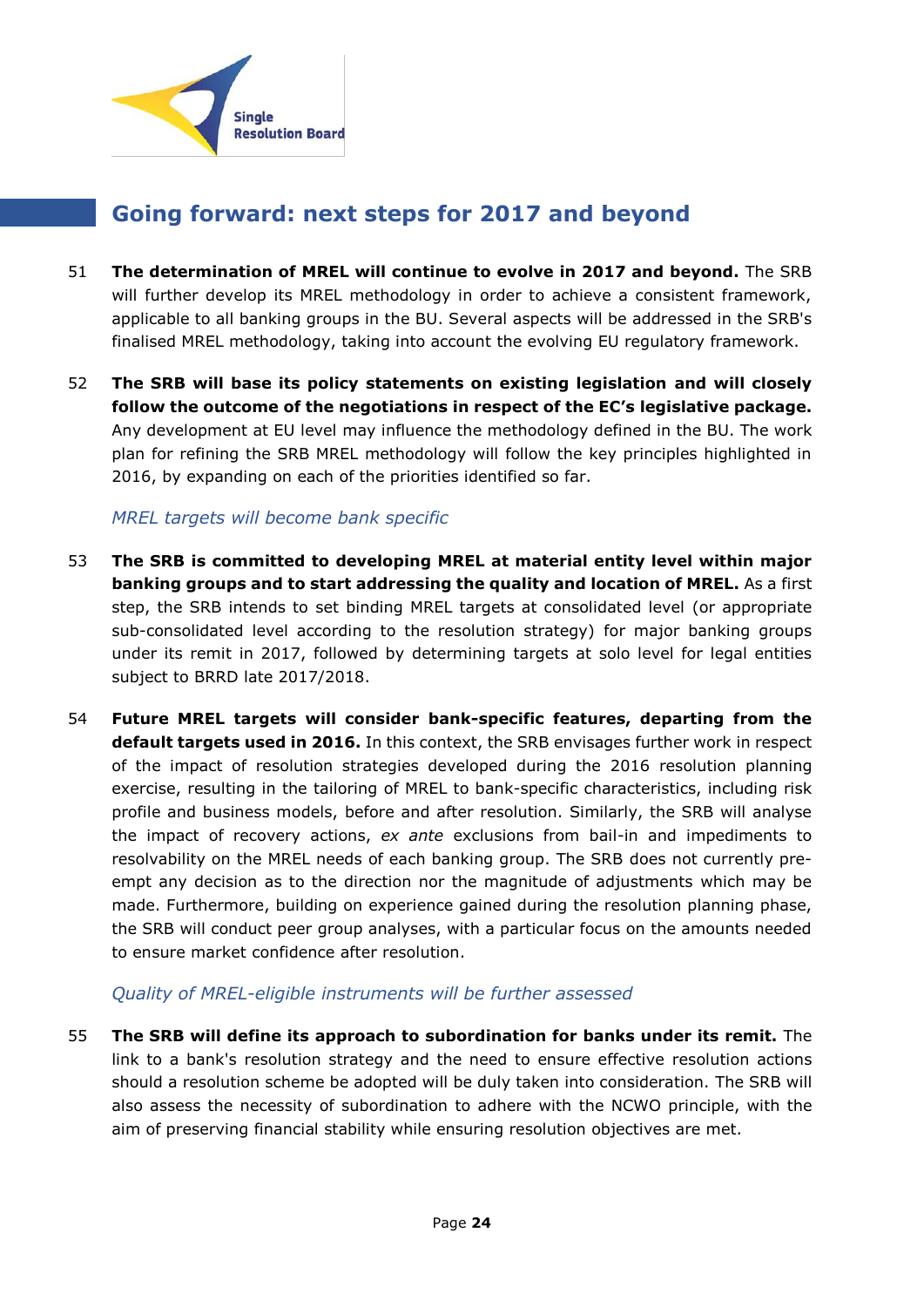

56 **In parallel, requirements in respect of the quality of MREL-eligible instruments will be significantly enhanced.** The SRB will conduct a thorough assessment of the eligibility criteria for relevant instruments, beyond subordination. Further analysis is expected in respect of structured notes, SPV issuance, liabilities governed by third country laws and term deposits. Finally, a policy stance with respect to deductions of crossholdings of MREL-eligible instruments will be defined.

## *Banking groups will be subject to an internal MREL framework*

- 57 **A major step in the development of the SRB's methodology for banking groups will be the establishment of an operational framework for internal MREL.** The location of MREL, as well as its calibration and the form of loss-absorbing capacity to be used to meet the requirement, will be analysed in order to promote an efficient and effective mechanism for the resolution of banking groups. The concepts of resolution entities and resolution groups, as identified by the preferred resolution strategy, will be considered. Key considerations will also be given to the need for internal TLAC for subsidiaries of foreign G-SIIs operating in the BU.
- 58 **Similarly, the SRB will endeavour to establish a robust methodology for determining MREL for banking groups subject to an MPE resolution strategy.** The specific internal structure of relevant banking groups will be analysed further to create a framework suited to the business model of the group and the resolution objectives.

#### *Binding requirements will be set using adequate transition periods*

- 59 **Setting binding MREL targets at consolidated level, the SRB will define appropriate transition periods.** A transition period is necessary to ensure the credibility of the resolution framework, allowing time for institutions to build up the necessary lossabsorption capacity. The SRB will closely assess the impact of the proposed methodology on the markets, both at BU and at participating Member State level, addressing not only issues related to market capacity but also to market access. Furthermore, the SRB will also analyse the possibility of granting transition periods in respect of the quantum of MREL instruments required but also the quality, for instance with respect to subordination.
- 60 **During the transition period, once defined, the SRB does not intend to publish its individual decisions on MREL targets.** Rather, it may require banks to disclose the composition of their MREL eligible instruments.